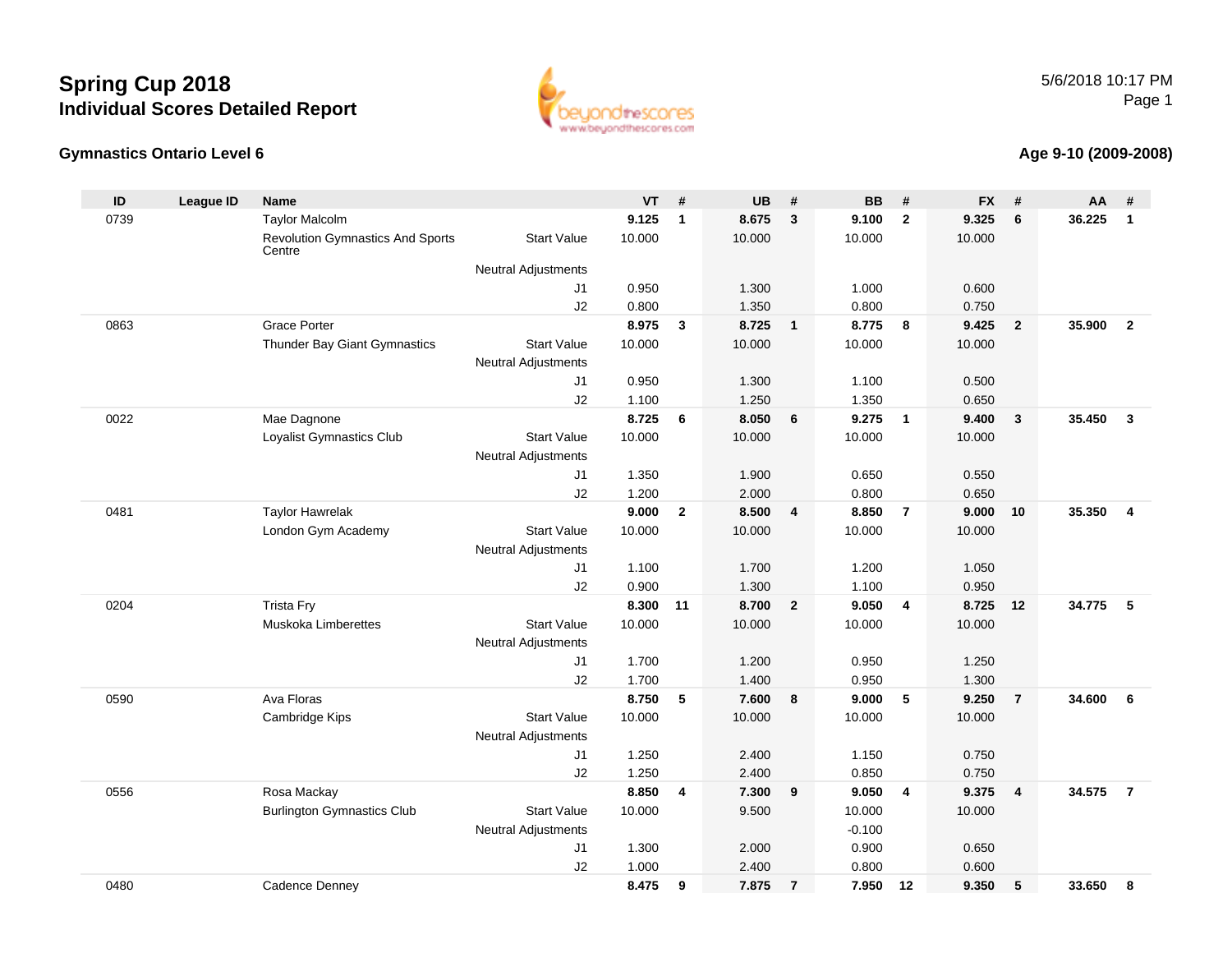

| 1.400<br>2.150<br>1.500<br>J <sub>1</sub><br>0.650<br>2.100<br>1.600<br>J2<br>1.650<br>0.650<br>8.425<br>7.200<br>8.275<br>9.100<br>$\overline{9}$<br>33,000<br>0479<br>Evelyn Ballucci<br>10<br>10<br>10<br>9<br>10.000<br>9.200<br>London Gym Academy<br><b>Start Value</b><br>10.000<br>10.000<br><b>Neutral Adjustments</b><br>1.550<br>2.100<br>1.850<br>1.000<br>J1<br>J2<br>1.600<br>1.900<br>1.600<br>0.800<br>0207<br><b>Marley Wicks</b><br>8.225<br>7.300<br>9<br>8.575<br>9<br>8.800 11<br>32.900<br>10<br>12<br>Muskoka Limberettes<br><b>Start Value</b><br>10.000<br>9.500<br>10.000<br>10.000<br><b>Neutral Adjustments</b><br>1.750<br>2.200<br>1.450<br>1.200<br>J1<br>J2<br>1.800<br>1.400<br>2.200<br>1.200<br>8.975<br>Daniella Oudshoorn<br>7.675<br>6.850 11<br>9.400<br>$\overline{\mathbf{3}}$<br>32.900 10<br>0483<br>13<br>6<br><b>Start Value</b><br>10.000<br>9.200<br>10.000<br>10.000<br>London Gym Academy<br><b>Neutral Adjustments</b><br>2.250<br>2.500<br>0.950<br>0.650<br>J1<br>J2<br>2.400<br>2.200<br>1.100<br>0.550<br>Arden Johnston<br>0208<br>8.550<br>5.950 13<br>8.075 11<br>9.450<br>$\overline{1}$<br>32.025<br>11<br>8<br><b>Muskoka Limberettes</b><br><b>Start Value</b><br>10.000<br>9.500<br>10.000<br>10.000<br><b>Neutral Adjustments</b><br>1.450<br>3.300<br>0.600<br>J <sub>1</sub><br>1.850<br>J2<br>1.450<br>3.800<br>2.000<br>0.500<br>Shyla Monahan<br>8.625<br>7.925<br>31.850<br>0482<br>6.800<br>8.500<br>12<br>$\overline{7}$<br>12<br>13<br>13<br><b>Start Value</b><br>London Gym Academy<br>10.000<br>10.000<br>10.000<br>10.000<br>Neutral Adjustments<br>1.350<br>3.000<br>2.150<br>J1<br>1.550<br>1.400<br>3.400<br>2.000<br>1.450<br>J2<br>0857<br>Ella Gasparotto<br>X.XXX<br>8.425<br>9.075<br>$\mathbf{3}$<br>9.150<br>26.650<br>5<br>$\overline{\mathbf{8}}$<br>13<br>$\sim$<br><b>Start Value</b><br>Thunder Bay Giant Gymnastics<br>10.000<br>10.000<br>10.000<br><b>Neutral Adjustments</b><br>1.450<br>0.950<br>0.900<br>J <sub>1</sub><br>1.700<br>J2<br>0.900<br>0.800 | London Gym Academy | <b>Start Value</b>         | 10.000 | 10.000 | 9.500 | 10.000 |  |  |
|-----------------------------------------------------------------------------------------------------------------------------------------------------------------------------------------------------------------------------------------------------------------------------------------------------------------------------------------------------------------------------------------------------------------------------------------------------------------------------------------------------------------------------------------------------------------------------------------------------------------------------------------------------------------------------------------------------------------------------------------------------------------------------------------------------------------------------------------------------------------------------------------------------------------------------------------------------------------------------------------------------------------------------------------------------------------------------------------------------------------------------------------------------------------------------------------------------------------------------------------------------------------------------------------------------------------------------------------------------------------------------------------------------------------------------------------------------------------------------------------------------------------------------------------------------------------------------------------------------------------------------------------------------------------------------------------------------------------------------------------------------------------------------------------------------------------------------------------------------------------------------------------------------------------------------------------------------------------------------------------------------------------------------------------------------------|--------------------|----------------------------|--------|--------|-------|--------|--|--|
|                                                                                                                                                                                                                                                                                                                                                                                                                                                                                                                                                                                                                                                                                                                                                                                                                                                                                                                                                                                                                                                                                                                                                                                                                                                                                                                                                                                                                                                                                                                                                                                                                                                                                                                                                                                                                                                                                                                                                                                                                                                           |                    | <b>Neutral Adjustments</b> |        |        |       |        |  |  |
|                                                                                                                                                                                                                                                                                                                                                                                                                                                                                                                                                                                                                                                                                                                                                                                                                                                                                                                                                                                                                                                                                                                                                                                                                                                                                                                                                                                                                                                                                                                                                                                                                                                                                                                                                                                                                                                                                                                                                                                                                                                           |                    |                            |        |        |       |        |  |  |
|                                                                                                                                                                                                                                                                                                                                                                                                                                                                                                                                                                                                                                                                                                                                                                                                                                                                                                                                                                                                                                                                                                                                                                                                                                                                                                                                                                                                                                                                                                                                                                                                                                                                                                                                                                                                                                                                                                                                                                                                                                                           |                    |                            |        |        |       |        |  |  |
|                                                                                                                                                                                                                                                                                                                                                                                                                                                                                                                                                                                                                                                                                                                                                                                                                                                                                                                                                                                                                                                                                                                                                                                                                                                                                                                                                                                                                                                                                                                                                                                                                                                                                                                                                                                                                                                                                                                                                                                                                                                           |                    |                            |        |        |       |        |  |  |
|                                                                                                                                                                                                                                                                                                                                                                                                                                                                                                                                                                                                                                                                                                                                                                                                                                                                                                                                                                                                                                                                                                                                                                                                                                                                                                                                                                                                                                                                                                                                                                                                                                                                                                                                                                                                                                                                                                                                                                                                                                                           |                    |                            |        |        |       |        |  |  |
|                                                                                                                                                                                                                                                                                                                                                                                                                                                                                                                                                                                                                                                                                                                                                                                                                                                                                                                                                                                                                                                                                                                                                                                                                                                                                                                                                                                                                                                                                                                                                                                                                                                                                                                                                                                                                                                                                                                                                                                                                                                           |                    |                            |        |        |       |        |  |  |
|                                                                                                                                                                                                                                                                                                                                                                                                                                                                                                                                                                                                                                                                                                                                                                                                                                                                                                                                                                                                                                                                                                                                                                                                                                                                                                                                                                                                                                                                                                                                                                                                                                                                                                                                                                                                                                                                                                                                                                                                                                                           |                    |                            |        |        |       |        |  |  |
|                                                                                                                                                                                                                                                                                                                                                                                                                                                                                                                                                                                                                                                                                                                                                                                                                                                                                                                                                                                                                                                                                                                                                                                                                                                                                                                                                                                                                                                                                                                                                                                                                                                                                                                                                                                                                                                                                                                                                                                                                                                           |                    |                            |        |        |       |        |  |  |
|                                                                                                                                                                                                                                                                                                                                                                                                                                                                                                                                                                                                                                                                                                                                                                                                                                                                                                                                                                                                                                                                                                                                                                                                                                                                                                                                                                                                                                                                                                                                                                                                                                                                                                                                                                                                                                                                                                                                                                                                                                                           |                    |                            |        |        |       |        |  |  |
|                                                                                                                                                                                                                                                                                                                                                                                                                                                                                                                                                                                                                                                                                                                                                                                                                                                                                                                                                                                                                                                                                                                                                                                                                                                                                                                                                                                                                                                                                                                                                                                                                                                                                                                                                                                                                                                                                                                                                                                                                                                           |                    |                            |        |        |       |        |  |  |
|                                                                                                                                                                                                                                                                                                                                                                                                                                                                                                                                                                                                                                                                                                                                                                                                                                                                                                                                                                                                                                                                                                                                                                                                                                                                                                                                                                                                                                                                                                                                                                                                                                                                                                                                                                                                                                                                                                                                                                                                                                                           |                    |                            |        |        |       |        |  |  |
|                                                                                                                                                                                                                                                                                                                                                                                                                                                                                                                                                                                                                                                                                                                                                                                                                                                                                                                                                                                                                                                                                                                                                                                                                                                                                                                                                                                                                                                                                                                                                                                                                                                                                                                                                                                                                                                                                                                                                                                                                                                           |                    |                            |        |        |       |        |  |  |
|                                                                                                                                                                                                                                                                                                                                                                                                                                                                                                                                                                                                                                                                                                                                                                                                                                                                                                                                                                                                                                                                                                                                                                                                                                                                                                                                                                                                                                                                                                                                                                                                                                                                                                                                                                                                                                                                                                                                                                                                                                                           |                    |                            |        |        |       |        |  |  |
|                                                                                                                                                                                                                                                                                                                                                                                                                                                                                                                                                                                                                                                                                                                                                                                                                                                                                                                                                                                                                                                                                                                                                                                                                                                                                                                                                                                                                                                                                                                                                                                                                                                                                                                                                                                                                                                                                                                                                                                                                                                           |                    |                            |        |        |       |        |  |  |
|                                                                                                                                                                                                                                                                                                                                                                                                                                                                                                                                                                                                                                                                                                                                                                                                                                                                                                                                                                                                                                                                                                                                                                                                                                                                                                                                                                                                                                                                                                                                                                                                                                                                                                                                                                                                                                                                                                                                                                                                                                                           |                    |                            |        |        |       |        |  |  |
|                                                                                                                                                                                                                                                                                                                                                                                                                                                                                                                                                                                                                                                                                                                                                                                                                                                                                                                                                                                                                                                                                                                                                                                                                                                                                                                                                                                                                                                                                                                                                                                                                                                                                                                                                                                                                                                                                                                                                                                                                                                           |                    |                            |        |        |       |        |  |  |
|                                                                                                                                                                                                                                                                                                                                                                                                                                                                                                                                                                                                                                                                                                                                                                                                                                                                                                                                                                                                                                                                                                                                                                                                                                                                                                                                                                                                                                                                                                                                                                                                                                                                                                                                                                                                                                                                                                                                                                                                                                                           |                    |                            |        |        |       |        |  |  |
|                                                                                                                                                                                                                                                                                                                                                                                                                                                                                                                                                                                                                                                                                                                                                                                                                                                                                                                                                                                                                                                                                                                                                                                                                                                                                                                                                                                                                                                                                                                                                                                                                                                                                                                                                                                                                                                                                                                                                                                                                                                           |                    |                            |        |        |       |        |  |  |
|                                                                                                                                                                                                                                                                                                                                                                                                                                                                                                                                                                                                                                                                                                                                                                                                                                                                                                                                                                                                                                                                                                                                                                                                                                                                                                                                                                                                                                                                                                                                                                                                                                                                                                                                                                                                                                                                                                                                                                                                                                                           |                    |                            |        |        |       |        |  |  |
|                                                                                                                                                                                                                                                                                                                                                                                                                                                                                                                                                                                                                                                                                                                                                                                                                                                                                                                                                                                                                                                                                                                                                                                                                                                                                                                                                                                                                                                                                                                                                                                                                                                                                                                                                                                                                                                                                                                                                                                                                                                           |                    |                            |        |        |       |        |  |  |
|                                                                                                                                                                                                                                                                                                                                                                                                                                                                                                                                                                                                                                                                                                                                                                                                                                                                                                                                                                                                                                                                                                                                                                                                                                                                                                                                                                                                                                                                                                                                                                                                                                                                                                                                                                                                                                                                                                                                                                                                                                                           |                    |                            |        |        |       |        |  |  |
|                                                                                                                                                                                                                                                                                                                                                                                                                                                                                                                                                                                                                                                                                                                                                                                                                                                                                                                                                                                                                                                                                                                                                                                                                                                                                                                                                                                                                                                                                                                                                                                                                                                                                                                                                                                                                                                                                                                                                                                                                                                           |                    |                            |        |        |       |        |  |  |
|                                                                                                                                                                                                                                                                                                                                                                                                                                                                                                                                                                                                                                                                                                                                                                                                                                                                                                                                                                                                                                                                                                                                                                                                                                                                                                                                                                                                                                                                                                                                                                                                                                                                                                                                                                                                                                                                                                                                                                                                                                                           |                    |                            |        |        |       |        |  |  |
|                                                                                                                                                                                                                                                                                                                                                                                                                                                                                                                                                                                                                                                                                                                                                                                                                                                                                                                                                                                                                                                                                                                                                                                                                                                                                                                                                                                                                                                                                                                                                                                                                                                                                                                                                                                                                                                                                                                                                                                                                                                           |                    |                            |        |        |       |        |  |  |
|                                                                                                                                                                                                                                                                                                                                                                                                                                                                                                                                                                                                                                                                                                                                                                                                                                                                                                                                                                                                                                                                                                                                                                                                                                                                                                                                                                                                                                                                                                                                                                                                                                                                                                                                                                                                                                                                                                                                                                                                                                                           |                    |                            |        |        |       |        |  |  |
|                                                                                                                                                                                                                                                                                                                                                                                                                                                                                                                                                                                                                                                                                                                                                                                                                                                                                                                                                                                                                                                                                                                                                                                                                                                                                                                                                                                                                                                                                                                                                                                                                                                                                                                                                                                                                                                                                                                                                                                                                                                           |                    |                            |        |        |       |        |  |  |
|                                                                                                                                                                                                                                                                                                                                                                                                                                                                                                                                                                                                                                                                                                                                                                                                                                                                                                                                                                                                                                                                                                                                                                                                                                                                                                                                                                                                                                                                                                                                                                                                                                                                                                                                                                                                                                                                                                                                                                                                                                                           |                    |                            |        |        |       |        |  |  |
|                                                                                                                                                                                                                                                                                                                                                                                                                                                                                                                                                                                                                                                                                                                                                                                                                                                                                                                                                                                                                                                                                                                                                                                                                                                                                                                                                                                                                                                                                                                                                                                                                                                                                                                                                                                                                                                                                                                                                                                                                                                           |                    |                            |        |        |       |        |  |  |
|                                                                                                                                                                                                                                                                                                                                                                                                                                                                                                                                                                                                                                                                                                                                                                                                                                                                                                                                                                                                                                                                                                                                                                                                                                                                                                                                                                                                                                                                                                                                                                                                                                                                                                                                                                                                                                                                                                                                                                                                                                                           |                    |                            |        |        |       |        |  |  |
|                                                                                                                                                                                                                                                                                                                                                                                                                                                                                                                                                                                                                                                                                                                                                                                                                                                                                                                                                                                                                                                                                                                                                                                                                                                                                                                                                                                                                                                                                                                                                                                                                                                                                                                                                                                                                                                                                                                                                                                                                                                           |                    |                            |        |        |       |        |  |  |
|                                                                                                                                                                                                                                                                                                                                                                                                                                                                                                                                                                                                                                                                                                                                                                                                                                                                                                                                                                                                                                                                                                                                                                                                                                                                                                                                                                                                                                                                                                                                                                                                                                                                                                                                                                                                                                                                                                                                                                                                                                                           |                    |                            |        |        |       |        |  |  |

**Gymnastics Ontario Level 6**

**Age 11 (2007)**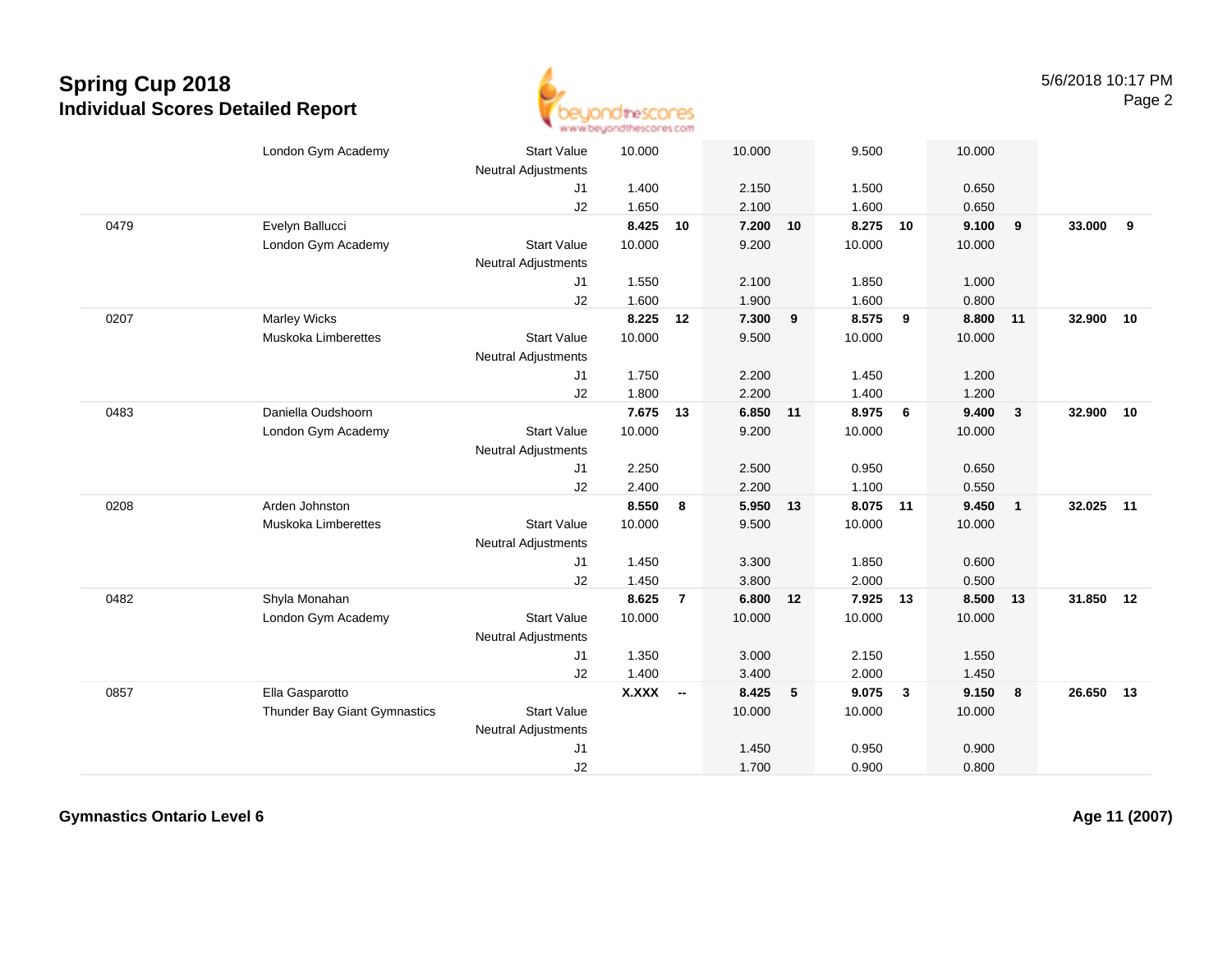

| ID   | <b>League ID</b> | <b>Name</b>                       |                            | <b>VT</b>    | #                        | <b>UB</b>    | #                        | <b>BB</b>    | #                        | FX #         |                          | AA     | #                        |
|------|------------------|-----------------------------------|----------------------------|--------------|--------------------------|--------------|--------------------------|--------------|--------------------------|--------------|--------------------------|--------|--------------------------|
| 0205 |                  | Kiera Makale                      |                            | <b>X.XXX</b> | $\overline{\phantom{a}}$ | <b>X.XXX</b> | $\overline{\phantom{a}}$ | <b>X.XXX</b> | $\overline{\phantom{a}}$ | <b>X.XXX</b> | $\overline{\phantom{a}}$ | 0.000  | $\overline{\phantom{a}}$ |
| 0206 |                  | <b>Taryn Makale</b>               |                            | <b>X.XXX</b> | $\overline{\phantom{a}}$ | <b>X.XXX</b> | $\overline{\phantom{a}}$ | <b>X.XXX</b> | $\overline{\phantom{a}}$ | <b>X.XXX</b> | $\overline{\phantom{a}}$ | 0.000  | $\overline{\phantom{a}}$ |
| 0124 |                  | Jasmine Yip                       |                            | 9.250        | $\mathbf{2}$             | 9.450        | $\overline{1}$           | 9.525        | $\overline{1}$           | 9.800        | $\mathbf{1}$             | 38.025 | $\mathbf{1}$             |
|      |                  | <b>ASF</b>                        | <b>Start Value</b>         | 10.000       |                          | 10.000       |                          | 9.900        |                          | 10.000       |                          |        |                          |
|      |                  |                                   | <b>Neutral Adjustments</b> |              |                          |              |                          |              |                          |              |                          |        |                          |
|      |                  |                                   | J1                         | 0.750        |                          | 0.550        |                          | 0.300        |                          | 0.200        |                          |        |                          |
|      |                  |                                   | J2                         | 0.750        |                          | 0.550        |                          | 0.450        |                          | 0.200        |                          |        |                          |
| 0335 |                  | Marin O'Malley                    |                            | 9.100        | 5                        | 9.050        | $\overline{2}$           | 9.025        | $\overline{7}$           | 9.250        | $\overline{7}$           | 36.425 | $\overline{2}$           |
|      |                  | <b>Sudbury Laurels</b>            | <b>Start Value</b>         | 10.000       |                          | 10.000       |                          | 10.000       |                          | 10.000       |                          |        |                          |
|      |                  |                                   | Neutral Adjustments        |              |                          |              |                          |              |                          |              |                          |        |                          |
|      |                  |                                   | J1                         | 1.000        |                          | 1.000        |                          | 1.000        |                          | 0.800        |                          |        |                          |
|      |                  |                                   | J2                         | 0.800        |                          | 0.900        |                          | 0.950        |                          | 0.700        |                          |        |                          |
| 0159 |                  | Emily Caughlin                    |                            | 9.050        | $\overline{7}$           | 8.425        | - 8                      | 9.475        | $\overline{\mathbf{2}}$  | 9.350        | 5                        | 36,300 | $\mathbf{3}$             |
|      |                  | <b>Barrie Kempettes</b>           | <b>Start Value</b>         | 10.000       |                          | 10.000       |                          | 10.000       |                          | 10.000       |                          |        |                          |
|      |                  |                                   | <b>Neutral Adjustments</b> |              |                          |              |                          |              |                          |              |                          |        |                          |
|      |                  |                                   | J1                         | 0.950        |                          | 1.600        |                          | 0.500        |                          | 0.600        |                          |        |                          |
|      |                  |                                   | J2                         | 0.950        |                          | 1.550        |                          | 0.550        |                          | 0.700        |                          |        |                          |
| 0558 |                  | Kendra Nguyen                     |                            | 9.075        | 6                        | 8.625        | $\overline{4}$           | 9.375        | $\overline{\mathbf{3}}$  | 9.125        | 9                        | 36.200 | $\overline{\mathbf{4}}$  |
|      |                  | <b>Burlington Gymnastics Club</b> | <b>Start Value</b>         | 10.000       |                          | 10.000       |                          | 10.000       |                          | 10.000       |                          |        |                          |
|      |                  |                                   | <b>Neutral Adjustments</b> |              |                          |              |                          |              |                          |              |                          |        |                          |
|      |                  |                                   | J1                         | 1.000        |                          | 1.300        |                          | 0.700        |                          | 0.850        |                          |        |                          |
|      |                  |                                   | J2                         | 0.850        |                          | 1.450        |                          | 0.550        |                          | 0.900        |                          |        |                          |
| 0553 |                  | Natalie Krunic                    |                            | 9.425        | $\mathbf{1}$             | 8.000        | 11                       | 9.325        | $\overline{4}$           | 9.425        | $\overline{\mathbf{4}}$  | 36.175 | 5                        |
|      |                  | <b>Burlington Gymnastics Club</b> | <b>Start Value</b>         | 10.000       |                          | 10.000       |                          | 10.000       |                          | 10.000       |                          |        |                          |
|      |                  |                                   | <b>Neutral Adjustments</b> |              |                          |              |                          |              |                          |              |                          |        |                          |
|      |                  |                                   | J1                         | 0.600        |                          | 1.800        |                          | 0.650        |                          | 0.550        |                          |        |                          |
|      |                  |                                   | J2                         | 0.550        |                          | 2.200        |                          | 0.700        |                          | 0.600        |                          |        |                          |
| 0160 |                  | Avery Larmon                      |                            | 9.175        | $\mathbf{3}$             | 8.650        | $\mathbf{3}$             | 8.750        | 10                       | 9.450        | $\overline{\mathbf{3}}$  | 36.025 | 6                        |
|      |                  | <b>Barrie Kempettes</b>           | <b>Start Value</b>         | 10.000       |                          | 10.000       |                          | 10.000       |                          | 10.000       |                          |        |                          |
|      |                  |                                   | <b>Neutral Adjustments</b> |              |                          |              |                          | $-0.100$     |                          |              |                          |        |                          |
|      |                  |                                   | J1                         | 0.850        |                          | 1.450        |                          | 1.100        |                          | 0.500        |                          |        |                          |
|      |                  |                                   | J2                         | 0.800        |                          | 1.250        |                          | 1.200        |                          | 0.600        |                          |        |                          |
| 0552 |                  | Alexandra Crichton                |                            | 8.750        | 8                        | 8.500        | 6                        | 9.175        | 5                        | 9.475        | $\overline{2}$           | 35.900 | $\overline{7}$           |
|      |                  | <b>Burlington Gymnastics Club</b> | <b>Start Value</b>         | 10.000       |                          | 10.000       |                          | 10.000       |                          | 10.000       |                          |        |                          |
|      |                  |                                   | <b>Neutral Adjustments</b> |              |                          |              |                          |              |                          |              |                          |        |                          |
|      |                  |                                   | J1                         | 1.200        |                          | 1.500        |                          | 0.850        |                          | 0.600        |                          |        |                          |
|      |                  |                                   | J2                         | 1.300        |                          | 1.500        |                          | 0.800        |                          | 0.450        |                          |        |                          |
| 0275 |                  | <b>ISABELLA CHARLESON</b>         |                            | 9.150        | 4                        | 8.525        | 5                        | 8.975        | 8                        | 9.075        | 10                       | 35.725 | 8                        |
|      |                  | Bermuda Gymnastics Association    | <b>Start Value</b>         | 10.000       |                          | 10.000       |                          | 10.000       |                          | 10.000       |                          |        |                          |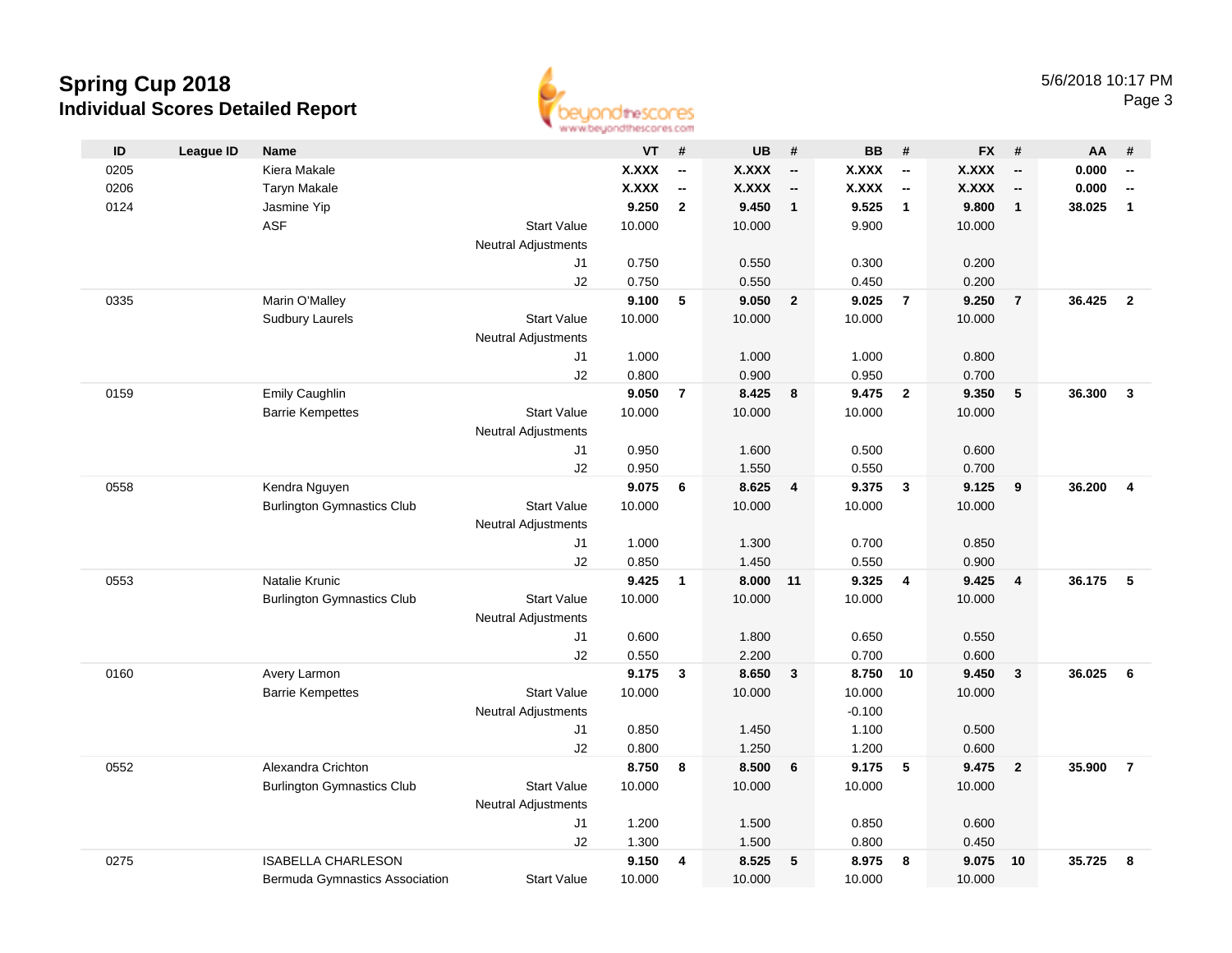

|      |                           | Neutral Adjustments |        |    |        |                |          |    |        |     |        |    |
|------|---------------------------|---------------------|--------|----|--------|----------------|----------|----|--------|-----|--------|----|
|      |                           | J1                  | 0.850  |    | 1.450  |                | 1.150    |    | 0.900  |     |        |    |
|      |                           | J2                  | 0.850  |    | 1.500  |                | 0.900    |    | 0.950  |     |        |    |
| 0410 | Addison Wilson            |                     | 9.075  | 6  | 8.300  | 9              | 8.800    | 9  | 9.150  | -8  | 35.325 | 9  |
|      | Adrenaline Gymnastics     | <b>Start Value</b>  | 10.000 |    | 10.000 |                | 10.000   |    | 10.000 |     |        |    |
|      |                           | Neutral Adjustments |        |    |        |                | $-0.300$ |    |        |     |        |    |
|      |                           | J1                  | 0.850  |    | 1.500  |                | 0.800    |    | 0.800  |     |        |    |
|      |                           | J2                  | 1.000  |    | 1.900  |                | 1.000    |    | 0.900  |     |        |    |
| 0437 | Jaydn Young               |                     | 8.550  | 9  | 8.150  | 10             | 9.125    | 6  | 9.025  | 11  | 34.850 | 10 |
|      | Aspire Gymnastics         | <b>Start Value</b>  | 10.000 |    | 10.000 |                | 10.000   |    | 10.000 |     |        |    |
|      |                           | Neutral Adjustments |        |    |        |                |          |    |        |     |        |    |
|      |                           | J1                  | 1.400  |    | 1.700  |                | 0.850    |    | 1.000  |     |        |    |
|      |                           | J2                  | 1.500  |    | 2.000  |                | 0.900    |    | 0.950  |     |        |    |
| 0731 | Charlie Taylor- Gillespie |                     | 9.075  | -6 | 7.875  | 12             | 7.750    | 11 | 9.300  | - 6 | 34.000 | 11 |
|      | Owen Sound Satellites     | <b>Start Value</b>  | 10.000 |    | 10.000 |                | 10.000   |    | 10.000 |     |        |    |
|      |                           | Neutral Adjustments |        |    |        |                |          |    |        |     |        |    |
|      |                           | J1                  | 1.000  |    | 2.000  |                | 2.400    |    | 0.700  |     |        |    |
|      |                           | J2                  | 0.850  |    | 2.250  |                | 2.100    |    | 0.700  |     |        |    |
| 0337 | Kaelyn Gray               |                     | 8.550  | 9  | 8.450  | $\overline{7}$ | 7.600    | 12 | 9.300  | - 6 | 33.900 | 12 |
|      | <b>Sudbury Laurels</b>    | <b>Start Value</b>  | 10.000 |    | 10.000 |                | 10.000   |    | 10.000 |     |        |    |
|      |                           | Neutral Adjustments |        |    |        |                |          |    |        |     |        |    |
|      |                           | J <sub>1</sub>      | 1.400  |    | 1.650  |                | 2.450    |    | 0.650  |     |        |    |
|      |                           | J2                  | 1.500  |    | 1.450  |                | 2.350    |    | 0.750  |     |        |    |

#### **Gymnastics Ontario Level 6**

**Age 12 (2006)**

| ID   | League ID | <b>Name</b>                         |                            | $VT$ #  |     | $UB$ #      | <b>BB</b> | #              | <b>FX</b> | #      | AA     | #                       |
|------|-----------|-------------------------------------|----------------------------|---------|-----|-------------|-----------|----------------|-----------|--------|--------|-------------------------|
| 0122 |           | Diana Chan                          |                            | 9.250   | 3   | 9.150 2     | 9.750     | - 1            | 9.425     | -4     | 37.575 |                         |
|      |           | <b>ASF</b>                          | <b>Start Value</b>         | 10.000  |     | 10.000      | 10.000    |                | 10.000    |        |        |                         |
|      |           |                                     | <b>Neutral Adjustments</b> |         |     |             |           |                |           |        |        |                         |
|      |           |                                     | J1                         | 0.800   |     | 0.850       | 0.300     |                | 0.550     |        |        |                         |
|      |           |                                     | J2                         | 0.700   |     | 0.850       | 0.200     |                | 0.600     |        |        |                         |
| 0854 |           | Ava Droll                           |                            | 9.375 2 |     | $9.100 \t3$ | 9.5004    |                | 9.525     | $_{3}$ | 37.500 | $\overline{\mathbf{2}}$ |
|      |           | <b>Thunder Bay Giant Gymnastics</b> | <b>Start Value</b>         | 10.000  |     | 10.000      | 10.000    |                | 10.000    |        |        |                         |
|      |           |                                     | <b>Neutral Adjustments</b> |         |     |             |           |                |           |        |        |                         |
|      |           |                                     | J1                         | 0.650   |     | 0.950       | 0.550     |                | 0.500     |        |        |                         |
|      |           |                                     | J2                         | 0.600   |     | 0.850       | 0.450     |                | 0.450     |        |        |                         |
| 0123 |           | Sogand Boroomand Bardsiri           |                            | 9.025   | - 6 | 9.350       | 9.300     | $\overline{7}$ | 9.700     | - 1    | 37.375 | - 3                     |
|      |           | <b>ASF</b>                          | <b>Start Value</b>         | 10.000  |     | 10.000      | 10.000    |                | 10.000    |        |        |                         |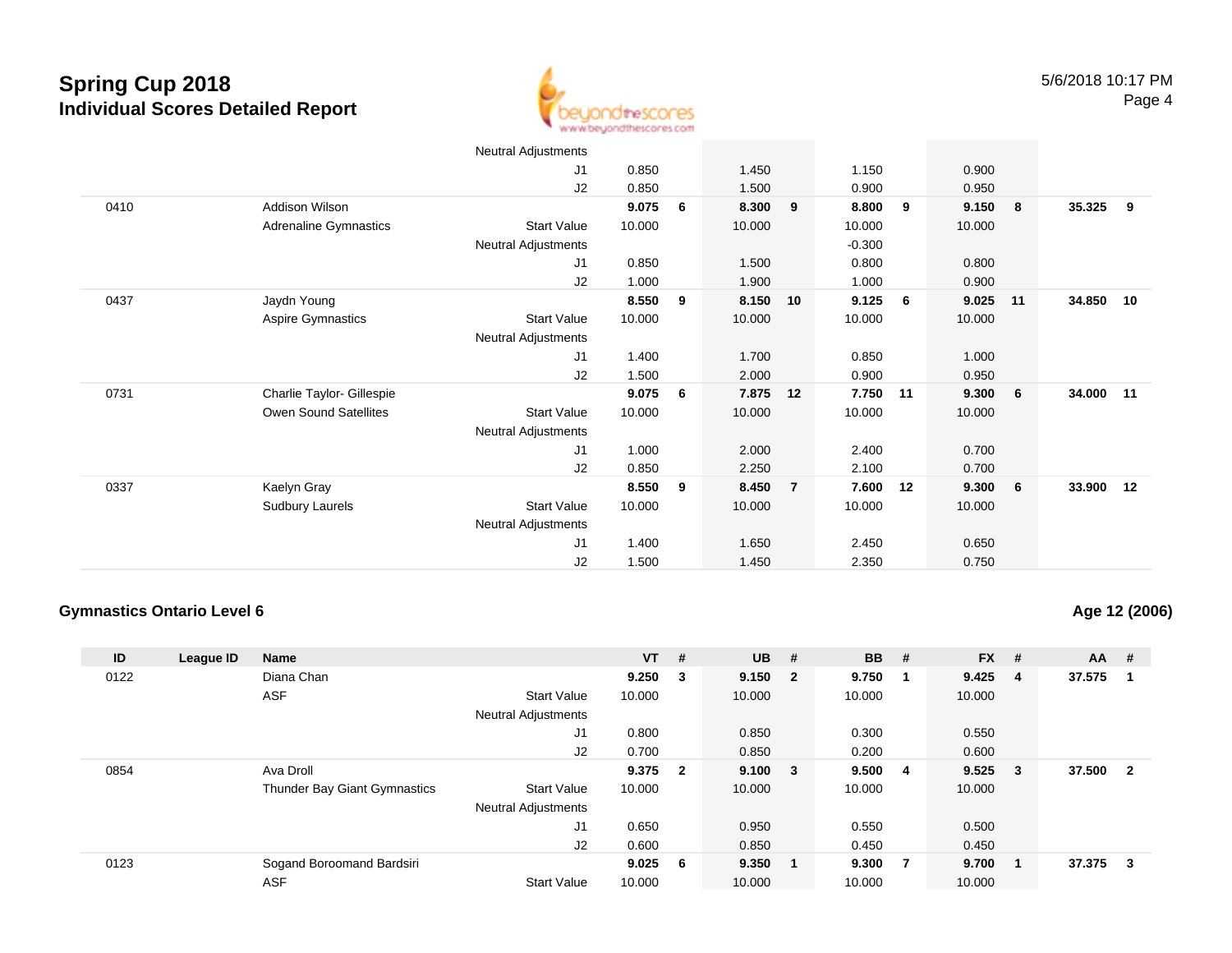

|      |                       |                               | Neutral Adjustments        |        |              |        |                         |        |                |        |                |        |                 |
|------|-----------------------|-------------------------------|----------------------------|--------|--------------|--------|-------------------------|--------|----------------|--------|----------------|--------|-----------------|
|      |                       |                               | J1                         | 0.950  |              | 0.700  |                         | 0.550  |                | 0.300  |                |        |                 |
|      |                       |                               | J2                         | 1.000  |              | 0.600  |                         | 0.850  |                | 0.300  |                |        |                 |
| 0453 | Gymnastics<br>Ontario | <b>Sydney Nicholls</b>        |                            | 9.425  | $\mathbf{1}$ | 8.850  | 6                       | 9.425  | 6              | 9.550  | $\overline{2}$ | 37.250 | $\overline{4}$  |
|      |                       | <b>Aspire Gymnastics</b>      | <b>Start Value</b>         | 10.000 |              | 10.000 |                         | 10.000 |                | 10.000 |                |        |                 |
|      |                       |                               | <b>Neutral Adjustments</b> |        |              |        |                         |        |                |        |                |        |                 |
|      |                       |                               | J1                         | 0.600  |              | 1.200  |                         | 0.550  |                | 0.400  |                |        |                 |
|      |                       |                               | J2                         | 0.550  |              | 1.100  |                         | 0.600  |                | 0.500  |                |        |                 |
| 0154 |                       | <b>Emily Mosher</b>           |                            | 9.075  | 4            | 8.800  | $\overline{7}$          | 9.575  | $\overline{2}$ | 9.550  | $\overline{2}$ | 37.000 | $-5$            |
|      |                       | <b>Barrie Kempettes</b>       | <b>Start Value</b>         | 10.000 |              | 10.000 |                         | 10.000 |                | 10.000 |                |        |                 |
|      |                       |                               | <b>Neutral Adjustments</b> |        |              |        |                         |        |                |        |                |        |                 |
|      |                       |                               | J <sub>1</sub>             | 1.000  |              | 1.200  |                         | 0.350  |                | 0.400  |                |        |                 |
|      |                       |                               | J2                         | 0.850  |              | 1.200  |                         | 0.500  |                | 0.500  |                |        |                 |
| 0438 | Gymnastics<br>Ontario | <b>Avaiah Devries</b>         |                            | 8.625  | 11           | 9.000  | 5                       | 9.425  | 6              | 9.375  | ${\bf 5}$      | 36.425 | $6\phantom{1}6$ |
|      |                       | <b>Aspire Gymnastics</b>      | <b>Start Value</b>         | 10.000 |              | 10.000 |                         | 10.000 |                | 10.000 |                |        |                 |
|      |                       |                               | <b>Neutral Adjustments</b> |        |              |        |                         |        |                |        |                |        |                 |
|      |                       |                               | J1                         | 1.400  |              | 1.000  |                         | 0.650  |                | 0.600  |                |        |                 |
|      |                       |                               | J2                         | 1.350  |              | 1.000  |                         | 0.500  |                | 0.650  |                |        |                 |
| 0356 |                       | Mercedes Perez                |                            | 8.875  | 9            | 8.800  | $\overline{7}$          | 9.250  | 8              | 9.125  | 10             | 36.050 | $\overline{7}$  |
|      |                       | <b>High Flyers Gymnastics</b> | <b>Start Value</b>         | 10.000 |              | 10.000 |                         | 10.000 |                | 10.000 |                |        |                 |
|      |                       |                               | <b>Neutral Adjustments</b> |        |              |        |                         |        |                |        |                |        |                 |
|      |                       |                               | J1                         | 1.050  |              | 1.250  |                         | 0.850  |                | 0.900  |                |        |                 |
|      |                       |                               | J2                         | 1.200  |              | 1.150  |                         | 0.650  |                | 0.850  |                |        |                 |
| 0155 |                       | <b>Sydney Cadieux</b>         |                            | 8.850  | 10           | 9.075  | $\overline{\mathbf{4}}$ | 8.750  | 11             | 9.150  | 9              | 35.825 | 8               |
|      |                       | <b>Barrie Kempettes</b>       | <b>Start Value</b>         | 10.000 |              | 10.000 |                         | 10.000 |                | 10.000 |                |        |                 |
|      |                       |                               | Neutral Adjustments        |        |              |        |                         |        |                |        |                |        |                 |
|      |                       |                               | J1                         | 1.050  |              | 0.900  |                         | 1.250  |                | 0.900  |                |        |                 |
|      |                       |                               | J2                         | 1.250  |              | 0.950  |                         | 1.250  |                | 0.800  |                |        |                 |
| 0858 |                       | Anna Gaudino                  |                            | 8.925  | 8            | 7.900  | $-11$                   | 9.475  | 5              | 9.525  | 3              | 35.825 | 8               |
|      |                       | Thunder Bay Giant Gymnastics  | <b>Start Value</b>         | 10.000 |              | 10.000 |                         | 10.000 |                | 10.000 |                |        |                 |
|      |                       |                               | <b>Neutral Adjustments</b> |        |              |        |                         |        |                |        |                |        |                 |
|      |                       |                               | J1                         | 1.050  |              | 2.100  |                         | 0.550  |                | 0.450  |                |        |                 |
|      |                       |                               | J2                         | 1.100  |              | 2.100  |                         | 0.500  |                | 0.500  |                |        |                 |
| 0324 |                       | Abby Managhan                 |                            | 9.050  | 5            | 8.650  | 8                       | 8.800  | 10             | 9.300  | 6              | 35.800 | 9               |
|      |                       | <b>Sudbury Laurels</b>        | <b>Start Value</b>         | 10.000 |              | 10.000 |                         | 10.000 |                | 10.000 |                |        |                 |
|      |                       |                               | <b>Neutral Adjustments</b> |        |              |        |                         |        |                |        |                |        |                 |
|      |                       |                               | J1                         | 1.000  |              | 1.300  |                         | 1.200  |                | 0.750  |                |        |                 |
|      |                       |                               | J2                         | 0.900  |              | 1.400  |                         | 1.200  |                | 0.650  |                |        |                 |
| 0277 |                       | <b>BETHANY COOZE</b>          |                            | 9.025  | 6            | 8.400  | 10                      | 9.175  | 9              | 9.175  | 8              | 35.775 | 10              |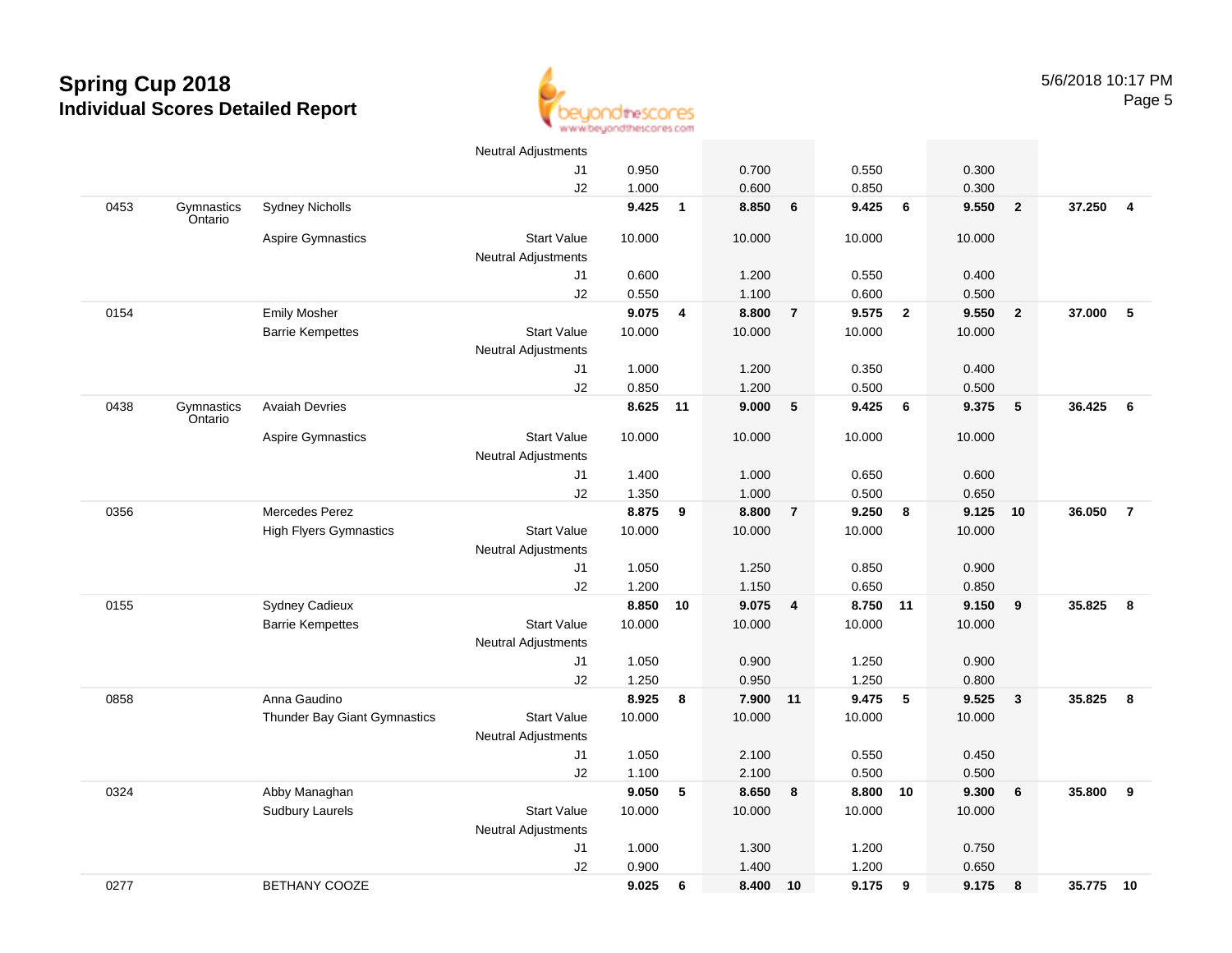

|      | Bermuda Gymnastics Association | <b>Start Value</b>         | 10.000   |   | 10.000   | 10.000 |              | 10.000 |     |           |       |
|------|--------------------------------|----------------------------|----------|---|----------|--------|--------------|--------|-----|-----------|-------|
|      |                                | <b>Neutral Adjustments</b> |          |   |          |        |              |        |     |           |       |
|      |                                | J <sub>1</sub>             | 0.950    |   | 1.750    | 0.900  |              | 0.850  |     |           |       |
|      |                                | J2                         | 1.000    |   | 1.450    | 0.750  |              | 0.800  |     |           |       |
| 0594 | Kaitlyn McQuiggin              |                            | 8.950    | 7 | 7.650 12 | 9.525  | $\mathbf{3}$ | 9.250  | - 7 | 35.375    | $-11$ |
|      | Cambridge Kips                 | <b>Start Value</b>         | 10.000   |   | 10.000   | 10.000 |              | 10.000 |     |           |       |
|      |                                | <b>Neutral Adjustments</b> |          |   |          |        |              |        |     |           |       |
|      |                                | J1                         | 1.100    |   | 2.200    | 0.500  |              | 0.700  |     |           |       |
|      |                                | J2                         | 1.000    |   | 2.500    | 0.450  |              | 0.800  |     |           |       |
| 0336 | Yasmine Larouche               |                            | 8.600 12 |   | 8.450 9  | 9.175  | - 9          | 9.125  | 10  | 35.350 12 |       |
|      | <b>Sudbury Laurels</b>         | <b>Start Value</b>         | 10.000   |   | 10.000   | 10.000 |              | 10.000 |     |           |       |
|      |                                | <b>Neutral Adjustments</b> |          |   |          |        |              |        |     |           |       |
|      |                                | J <sub>1</sub>             | 1.350    |   | 1.600    | 0.900  |              | 0.850  |     |           |       |
|      |                                | J2                         | 1.450    |   | 1.500    | 0.750  |              | 0.900  |     |           |       |

#### **Gymnastics Ontario Level 6**

**Age 16+ (2002+)**

| ID   | League ID             | <b>Name</b>                       |                            | <b>VT</b> | #            | <b>UB</b> | #                       | <b>BB</b> | #                        | <b>FX</b> | #              | AA #   |              |
|------|-----------------------|-----------------------------------|----------------------------|-----------|--------------|-----------|-------------------------|-----------|--------------------------|-----------|----------------|--------|--------------|
| 0562 |                       | <b>Phoebie Elliott</b>            |                            | 9.575     | -1           | 8.950     | $\overline{2}$          | 9.375     | $\mathbf{2}$             | 9.775     | $\mathbf{1}$   | 37.675 | 1            |
|      |                       | <b>Burlington Gymnastics Club</b> | <b>Start Value</b>         | 10.000    |              | 10.000    |                         | 10.000    |                          | 10.000    |                |        |              |
|      |                       |                                   | <b>Neutral Adjustments</b> |           |              |           |                         |           |                          |           |                |        |              |
|      |                       |                                   | J1                         | 0.400     |              | 1.100     |                         | 0.700     |                          | 0.250     |                |        |              |
|      |                       |                                   | J2                         | 0.450     |              | 1.000     |                         | 0.550     |                          | 0.200     |                |        |              |
| 0443 | Gymnastics<br>Ontario | Sara Killins                      |                            | 9.200     | 3            | 9.125     | $\overline{\mathbf{1}}$ | 9.625     | $\overline{\phantom{0}}$ | 9.600     | $\overline{4}$ | 37.550 | $\mathbf{2}$ |
|      |                       | Aspire Gymnastics                 | <b>Start Value</b>         | 10.000    |              | 10.000    |                         | 10.000    |                          | 10.000    |                |        |              |
|      |                       |                                   | Neutral Adjustments        |           |              |           |                         |           |                          |           |                |        |              |
|      |                       |                                   | J1                         | 0.800     |              | 0.850     |                         | 0.350     |                          | 0.400     |                |        |              |
|      |                       |                                   | J2                         | 0.800     |              | 0.900     |                         | 0.400     |                          | 0.400     |                |        |              |
| 0786 |                       | Hannah Osborne                    |                            | 9.275     | $\mathbf{2}$ | 8.675     | $\mathbf{3}$            | 9.300     | $\mathbf{3}$             | 9.675     | $\mathbf{3}$   | 36.925 | $\mathbf{3}$ |
|      |                       | Scarborough Gym Elites            | <b>Start Value</b>         | 10.000    |              | 10.000    |                         | 10.000    |                          | 10.000    |                |        |              |
|      |                       |                                   | <b>Neutral Adjustments</b> |           |              |           |                         |           |                          |           |                |        |              |
|      |                       |                                   | J1                         | 0.700     |              | 1.400     |                         | 0.600     |                          | 0.300     |                |        |              |
|      |                       |                                   | J2                         | 0.750     |              | 1.250     |                         | 0.800     |                          | 0.350     |                |        |              |
| 0157 |                       | Alyssa Nordkap                    |                            | 8.900     | 4            | 8.650     | $\overline{4}$          | 9.375     | $\overline{\mathbf{2}}$  | 9.700     | $\overline{2}$ | 36.625 | 4            |
|      |                       | <b>Barrie Kempettes</b>           | <b>Start Value</b>         | 10.000    |              | 10.000    |                         | 10.000    |                          | 10.000    |                |        |              |
|      |                       |                                   | <b>Neutral Adjustments</b> |           |              |           |                         |           |                          |           |                |        |              |
|      |                       |                                   | J <sub>1</sub>             | 1.000     |              | 1.400     |                         | 0.700     |                          | 0.300     |                |        |              |
|      |                       |                                   | J <sub>2</sub>             | 1.200     |              | 1.300     |                         | 0.550     |                          | 0.300     |                |        |              |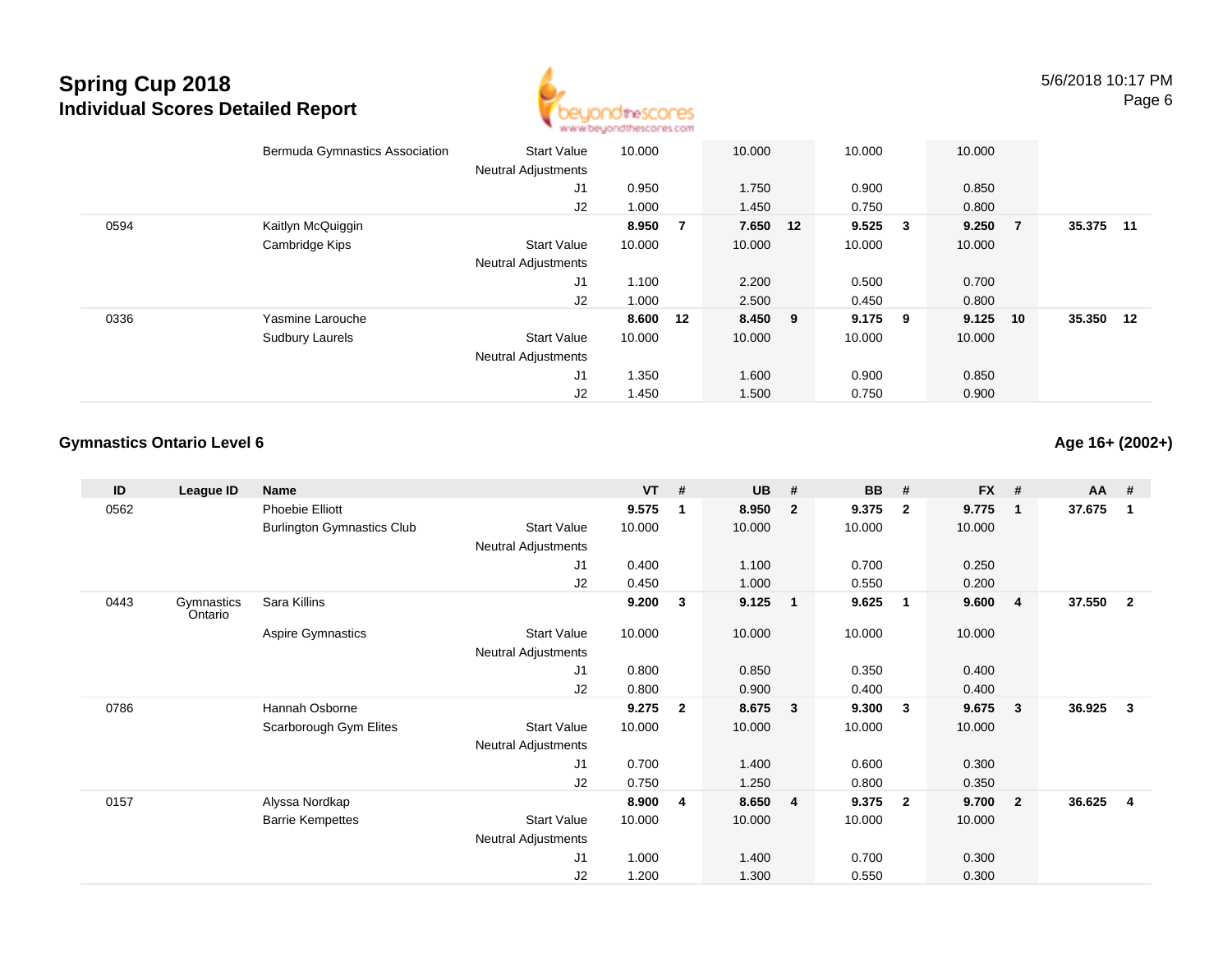

| 0611 | Kaitlyn Dobrindt<br><b>Evolution Gymnastics Aurora</b> | <b>Start Value</b><br>Neutral Adjustments        | 8.775<br>10.000 | - 5            | 8.600<br>10.000 | 5                        | 9.125<br>9.700  | -4          | 9.300<br>10.000 | 5              | 35.800 | - 5            |
|------|--------------------------------------------------------|--------------------------------------------------|-----------------|----------------|-----------------|--------------------------|-----------------|-------------|-----------------|----------------|--------|----------------|
|      |                                                        | J1<br>J2                                         | 1.250<br>1.200  |                | 1.500<br>1.300  |                          | 0.650<br>0.500  |             | 0.750<br>0.650  |                |        |                |
| 0603 | Michelle Petersen<br>Cambridge Kips                    | <b>Start Value</b><br><b>Neutral Adjustments</b> | 8.725<br>10.000 | 6              | 8.225<br>10.000 | 6                        | 8.600<br>10.000 | $5^{\circ}$ | 9.150<br>10.000 | - 6            | 34.700 | - 6            |
|      |                                                        | J1<br>J2                                         | 1.400<br>1.150  |                | 1.800<br>1.750  |                          | 1.500<br>1.300  |             | 0.900<br>0.800  |                |        |                |
| 0228 | Keziah Brouwer<br>Woodstock Gym Club                   | <b>Start Value</b><br>Neutral Adjustments        | 8.600<br>10.000 | $\overline{7}$ | 5.600<br>8.700  | $\overline{7}$           | 8.350<br>10.000 | - 6         | 8.600<br>10.000 | 8              | 31.150 | $\overline{7}$ |
|      |                                                        | J1<br>J2                                         | 1.400<br>1.400  |                | 3.000<br>3.200  |                          | 1.800<br>1.500  |             | 1.500<br>1.300  |                |        |                |
| 0391 | Alyssa Lynn<br><b>Futures Gymnastics</b>               | <b>Start Value</b><br><b>Neutral Adjustments</b> | 8.550<br>10.000 | 8              | X.XXX           | $\overline{\phantom{a}}$ | 8.325<br>9.400  | -7          | 9.100<br>10.000 | $\overline{7}$ | 25.975 | - 8            |
|      |                                                        | J1<br>J2                                         | 1.500<br>1.400  |                |                 |                          | 1.050<br>1.100  |             | 0.900<br>0.900  |                |        |                |

#### **Gymnastics Ontario Level 6**

#### **Age 14 (2004)**

| ID   | League ID | Name                              |                            | $VT$ #  |                | <b>UB</b> | #                       | <b>BB</b> | #           | <b>FX</b> | #  | $AA$ # |                |
|------|-----------|-----------------------------------|----------------------------|---------|----------------|-----------|-------------------------|-----------|-------------|-----------|----|--------|----------------|
| 0560 |           | Grace Vanderzouwe                 |                            | 9.500   | -1             | 8.925     | $\overline{\mathbf{2}}$ | 9.275     | - 5         | 9.600     | 4  | 37.300 |                |
|      |           | <b>Burlington Gymnastics Club</b> | <b>Start Value</b>         | 10.000  |                | 10.000    |                         | 10.000    |             | 10.000    |    |        |                |
|      |           |                                   | <b>Neutral Adjustments</b> |         |                |           |                         |           |             |           |    |        |                |
|      |           |                                   | J <sub>1</sub>             | 0.600   |                | 1.200     |                         | 0.600     |             | 0.400     |    |        |                |
|      |           |                                   | J2                         | 0.400   |                | 0.950     |                         | 0.850     |             | 0.400     |    |        |                |
| 0551 |           | <b>Bailey Bartley-Jameson</b>     |                            | 9.475   | $\overline{2}$ | 8.750     | $\overline{\mathbf{4}}$ | 9.475     | $\mathbf 1$ | 9.550     | 5  | 37.250 | $\overline{2}$ |
|      |           | <b>Burlington Gymnastics Club</b> | <b>Start Value</b>         | 10.000  |                | 10.000    |                         | 10.000    |             | 10.000    |    |        |                |
|      |           |                                   | <b>Neutral Adjustments</b> |         |                |           |                         |           |             |           |    |        |                |
|      |           |                                   | J <sub>1</sub>             | 0.500   |                | 1.100     |                         | 0.500     |             | 0.500     |    |        |                |
|      |           |                                   | J2                         | 0.550   |                | 1.400     |                         | 0.550     |             | 0.400     |    |        |                |
| 0086 |           | Julia Tie Ten Quee                |                            | 9.400 3 |                | 9.525     | $\blacksquare$          | 8.325     | 12          | 9.750     | -1 | 37.000 | 3              |
|      |           | Gemini Gymnastics                 | <b>Start Value</b>         | 10.000  |                | 10.000    |                         | 10.000    |             | 10.000    |    |        |                |
|      |           |                                   | <b>Neutral Adjustments</b> |         |                |           |                         |           |             |           |    |        |                |
|      |           |                                   | J <sub>1</sub>             | 0.500   |                | 0.450     |                         | 1.700     |             | 0.200     |    |        |                |
|      |           |                                   | J2                         | 0.700   |                | 0.500     |                         | 1.650     |             | 0.300     |    |        |                |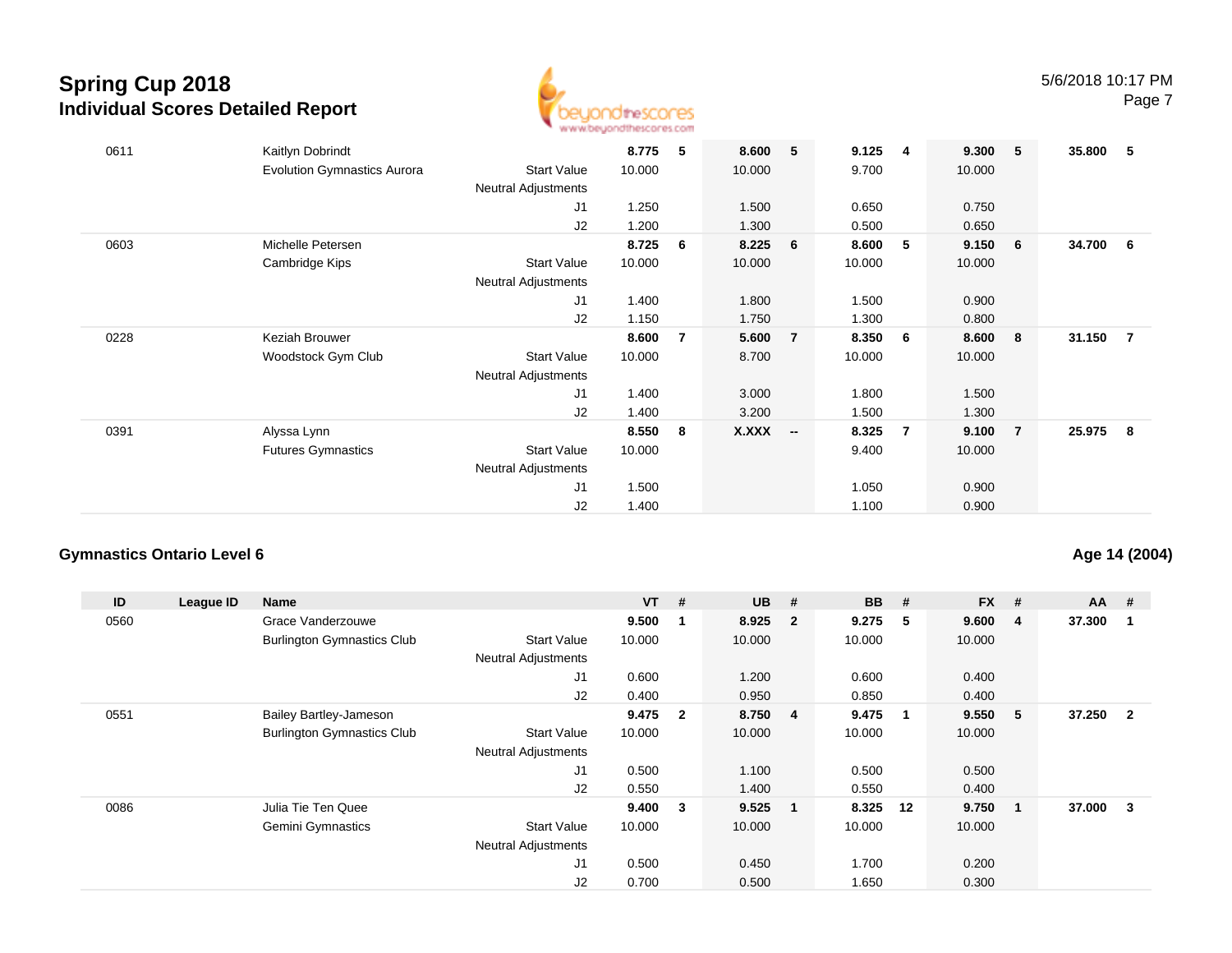

|      |                           | <b>THE THE TRIVIAN WANT THAT</b> |                |                         |                |                         |                |                         |                |                |        |                 |
|------|---------------------------|----------------------------------|----------------|-------------------------|----------------|-------------------------|----------------|-------------------------|----------------|----------------|--------|-----------------|
| 0316 | <b>Charlotte Eberlein</b> |                                  | 9.500          | $\overline{\mathbf{1}}$ | 8.600          | 6                       | 9.225          | - 6                     | 9.625          | $\mathbf{3}$   | 36.950 | $\overline{4}$  |
|      | <b>Sudbury Laurels</b>    | <b>Start Value</b>               | 10.000         |                         | 10.000         |                         | 10.000         |                         | 10.000         |                |        |                 |
|      |                           | <b>Neutral Adjustments</b>       |                |                         |                |                         |                |                         |                |                |        |                 |
|      |                           | J1                               | 0.500          |                         | 1.450          |                         | 0.850          |                         | 0.300          |                |        |                 |
|      |                           | J2                               | 0.500          |                         | 1.350          |                         | 0.700          |                         | 0.450          |                |        |                 |
| 0332 | Abbygayle Dupuis          |                                  | 9.225          | $\overline{\mathbf{4}}$ | 8.775          | $\mathbf{3}$            | 9.425          | $\overline{2}$          | 9.350          | 6              | 36.775 | $5\phantom{.0}$ |
|      | Sudbury Laurels           | <b>Start Value</b>               | 10.000         |                         | 10.000         |                         | 10.000         |                         | 10.000         |                |        |                 |
|      |                           | <b>Neutral Adjustments</b>       |                |                         |                |                         |                |                         | $-0.100$       |                |        |                 |
|      |                           | J1                               | 0.800          |                         | 1.300          |                         | 0.500          |                         | 0.500          |                |        |                 |
|      |                           | J2                               | 0.750          |                         | 1.150          |                         | 0.650          |                         | 0.600          |                |        |                 |
| 0227 | Tamra-Lee Bragg           |                                  | 9.100          | 5                       | 8.725          | $5\phantom{1}$          | 9.375          | $\overline{\mathbf{3}}$ | 9.100          | 10             | 36.300 | 6               |
|      | Woodstock Gym Club        | <b>Start Value</b>               | 10.000         |                         | 10.000         |                         | 10.000         |                         | 10.000         |                |        |                 |
|      |                           | <b>Neutral Adjustments</b>       |                |                         |                |                         |                |                         |                |                |        |                 |
|      |                           | J1                               | 0.850          |                         | 1.300          |                         | 0.700          |                         | 0.900          |                |        |                 |
|      |                           | J2                               | 0.950          |                         | 1.250          |                         | 0.550          |                         | 0.900          |                |        |                 |
| 0326 | Chanelle Lazure           |                                  | 8.925          | 8                       | 8.550          | 8                       | 9.100 7        |                         | 9.650          | $\overline{2}$ | 36.225 | $\overline{7}$  |
|      | <b>Sudbury Laurels</b>    | <b>Start Value</b>               | 10.000         |                         | 10.000         |                         | 10.000         |                         | 10.000         |                |        |                 |
|      |                           | <b>Neutral Adjustments</b>       |                |                         |                |                         |                |                         |                |                |        |                 |
|      |                           | J1                               | 1.050          |                         | 1.600          |                         | 1.000          |                         | 0.400          |                |        |                 |
|      |                           | J2                               | 1.100          |                         | 1.300          |                         | 0.800          |                         | 0.300          |                |        |                 |
| 0190 | Sophia Basaraba           |                                  | 9.075          | 6                       | 8.575          | $\overline{7}$          | 8.825          | 9                       | 9.075          | 11             | 35.550 | 8               |
|      | Horizons Gymnastics       | <b>Start Value</b>               | 10.000         |                         | 10.000         |                         | 10.000         |                         | 10.000         |                |        |                 |
|      |                           | Neutral Adjustments              |                |                         |                |                         |                |                         |                |                |        |                 |
|      |                           | J1                               | 0.900          |                         | 1.400          |                         | 1.400          |                         | 0.950          |                |        |                 |
|      |                           | J2                               | 0.950          |                         | 1.450          |                         | 0.950          |                         | 0.900          |                |        |                 |
| 0158 | Melissa Shahriary         |                                  | 8.650 11       |                         | 7.775          | 9                       | 8.900          | 8                       | 8.775          | 12             | 34.100 | 9               |
|      | <b>Barrie Kempettes</b>   | <b>Start Value</b>               | 10.000         |                         | 10.000         |                         | 10.000         |                         | 10.000         |                |        |                 |
|      |                           | <b>Neutral Adjustments</b>       |                |                         |                |                         |                |                         |                |                |        |                 |
|      |                           | J1<br>J2                         | 1.250<br>1.450 |                         | 2.150<br>2.300 |                         | 1.100<br>1.100 |                         | 1.200<br>1.250 |                |        |                 |
| 0195 | Ella Plested              |                                  | 8.750          | 10                      | 7.775          | $\overline{\mathbf{9}}$ | 8.375 11       |                         | 9.200          | 8              | 34.100 | 9               |
|      | Muskoka Limberettes       | <b>Start Value</b>               | 10.000         |                         | 9.500          |                         | 9.900          |                         | 10.000         |                |        |                 |
|      |                           | <b>Neutral Adjustments</b>       |                |                         |                |                         |                |                         |                |                |        |                 |
|      |                           | J1                               | 1.150          |                         | 1.700          |                         | 1.600          |                         | 0.750          |                |        |                 |
|      |                           | J2                               | 1.350          |                         | 1.750          |                         | 1.450          |                         | 0.850          |                |        |                 |
| 0153 | Caitlyn Sullivan          |                                  | 8.800          | 9                       | 7.100 10       |                         | 8.475 10       |                         | 9.150          | 9              | 33.525 | 10              |
|      | <b>Barrie Kempettes</b>   | <b>Start Value</b>               | 10.000         |                         | 9.500          |                         | 10.000         |                         | 10.000         |                |        |                 |
|      |                           | <b>Neutral Adjustments</b>       |                |                         |                |                         |                |                         |                |                |        |                 |
|      |                           | J1                               | 1.250          |                         | 2.300          |                         | 1.650          |                         | 0.800          |                |        |                 |
|      |                           | J2                               | 1.150          |                         | 2.500          |                         | 1.400          |                         | 0.900          |                |        |                 |
|      |                           |                                  |                |                         |                |                         |                |                         |                |                |        |                 |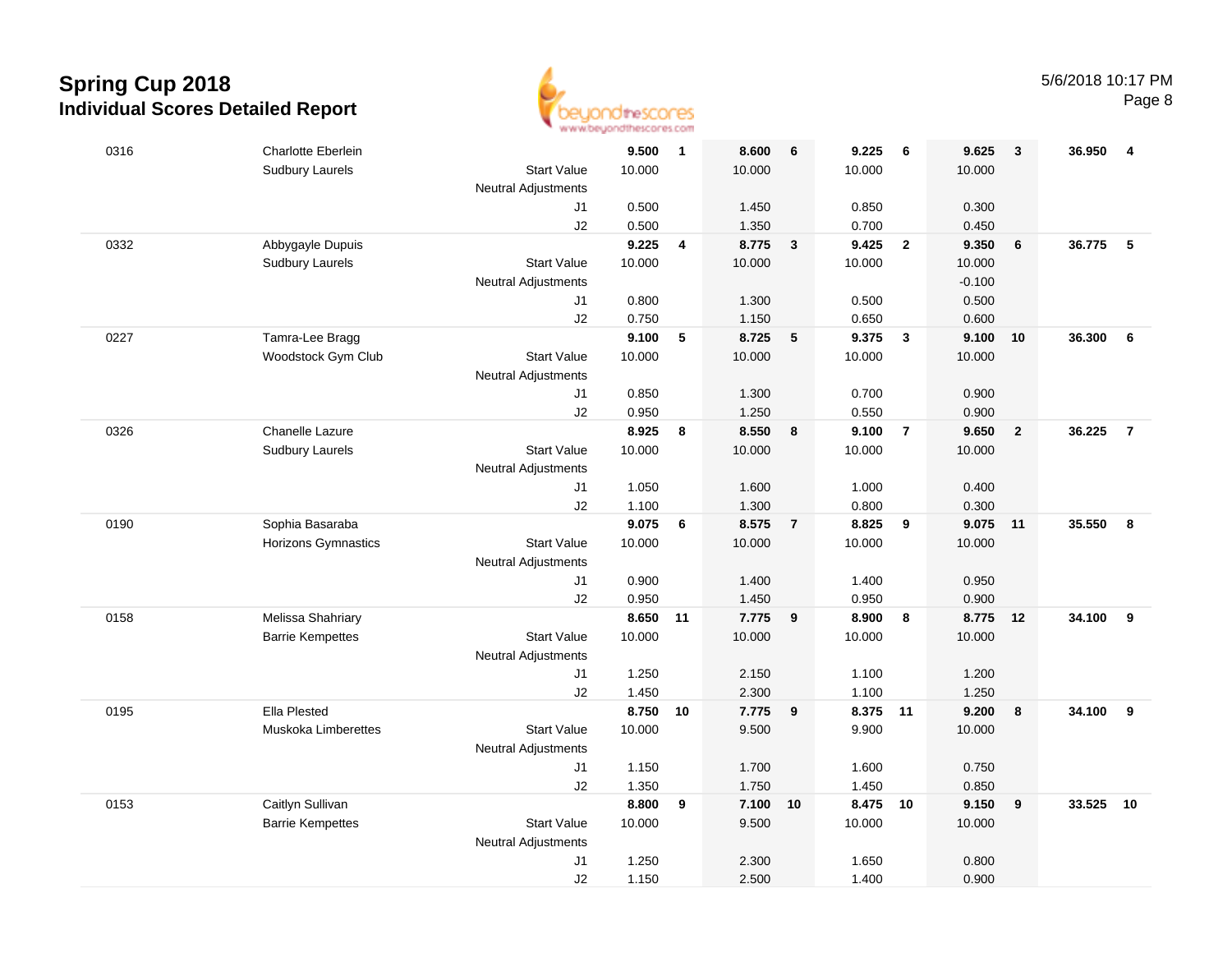

| 0156 | Daniella Molina         |                     | 8.800  | 9 | 7.000 11 |                          | 7.400 13 |     | 8.350  | 13 | 31.550 | 11 |
|------|-------------------------|---------------------|--------|---|----------|--------------------------|----------|-----|--------|----|--------|----|
|      | <b>Barrie Kempettes</b> | <b>Start Value</b>  | 10.000 |   | 9.500    |                          | 10.000   |     | 9.700  |    |        |    |
|      |                         | Neutral Adjustments |        |   |          |                          | $-0.300$ |     |        |    |        |    |
|      |                         | J1                  | .300   |   | 2.400    |                          | 2.500    |     | 1.300  |    |        |    |
|      |                         | J2                  | 1.100  |   | 2.600    |                          | 2.100    |     | 1.400  |    |        |    |
| 0270 | Cadence Sammy           |                     | 8.950  |   | X.XXX    | $\overline{\phantom{a}}$ | 9.300    | - 4 | 9.325  |    | 27.575 | 12 |
|      | Niagara Acro Cats       | <b>Start Value</b>  | 10.000 |   |          |                          | 10.000   |     | 10.000 |    |        |    |
|      |                         | Neutral Adjustments |        |   |          |                          |          |     |        |    |        |    |
|      |                         | J1                  | 1.000  |   |          |                          | 0.700    |     | 0.700  |    |        |    |
|      |                         | J2                  | 1.100  |   |          |                          | 0.700    |     | 0.650  |    |        |    |

#### **Gymnastics Ontario Level 6**

| ID   | League ID | <b>Name</b>                       |                            | <b>VT</b> | #              | <b>UB</b> | #                       | <b>BB</b> | #                       | <b>FX</b> | #                       | <b>AA</b> | #              |
|------|-----------|-----------------------------------|----------------------------|-----------|----------------|-----------|-------------------------|-----------|-------------------------|-----------|-------------------------|-----------|----------------|
| 0561 |           | Helana Zach                       |                            | 9.200     | $\mathbf{2}$   | 8.550     | 3                       | 9.225     | $\mathbf{1}$            | 8.950     | 6                       | 35.925    | $\mathbf 1$    |
|      |           | <b>Burlington Gymnastics Club</b> | <b>Start Value</b>         | 10.000    |                | 10.000    |                         | 10.000    |                         | 10.000    |                         |           |                |
|      |           |                                   | <b>Neutral Adjustments</b> |           |                |           |                         |           |                         |           |                         |           |                |
|      |           |                                   | J1                         | 0.750     |                | 1.300     |                         | 0.900     |                         | 1.150     |                         |           |                |
|      |           |                                   | J2                         | 0.850     |                | 1.600     |                         | 0.650     |                         | 0.950     |                         |           |                |
| 0559 |           | Laura Sabatino                    |                            | 9.300     | 1              | 8.325     | $\overline{4}$          | 8.700     | -4                      | 9.400     | $\mathbf{1}$            | 35.725    | $\overline{2}$ |
|      |           | <b>Burlington Gymnastics Club</b> | <b>Start Value</b>         | 10.000    |                | 10.000    |                         | 10.000    |                         | 10.000    |                         |           |                |
|      |           |                                   | <b>Neutral Adjustments</b> |           |                |           |                         |           |                         |           |                         |           |                |
|      |           |                                   | J <sub>1</sub>             | 0.750     |                | 1.600     |                         | 1.500     |                         | 0.650     |                         |           |                |
|      |           |                                   | J2                         | 0.650     |                | 1.750     |                         | 1.100     |                         | 0.550     |                         |           |                |
| 0862 |           | <b>Piper Plavins</b>              |                            | 9.100     | $\mathbf{3}$   | 8.650     | $\overline{\mathbf{2}}$ | 8.750     | $\overline{\mathbf{3}}$ | 9.225     | $\overline{\mathbf{3}}$ | 35.725    | $\overline{2}$ |
|      |           | Thunder Bay Giant Gymnastics      | <b>Start Value</b>         | 10.000    |                | 10.000    |                         | 10.000    |                         | 10.000    |                         |           |                |
|      |           |                                   | <b>Neutral Adjustments</b> |           |                |           |                         |           |                         |           |                         |           |                |
|      |           |                                   | J <sub>1</sub>             | 0.800     |                | 1.350     |                         | 1.200     |                         | 0.800     |                         |           |                |
|      |           |                                   | J2                         | 1.000     |                | 1.350     |                         | 1.300     |                         | 0.750     |                         |           |                |
| 0152 |           | <b>Madeline Manser</b>            |                            | 9.075     | $\overline{4}$ | 8.225     | - 5                     | 9.100     | $\overline{2}$          | 9.025     | 5                       | 35.425    | $\mathbf{3}$   |
|      |           | <b>Barrie Kempettes</b>           | <b>Start Value</b>         | 10.000    |                | 10.000    |                         | 9.900     |                         | 10.000    |                         |           |                |
|      |           |                                   | <b>Neutral Adjustments</b> |           |                |           |                         |           |                         |           |                         |           |                |
|      |           |                                   | J <sub>1</sub>             | 0.850     |                | 1.800     |                         | 0.700     |                         | 1.000     |                         |           |                |
|      |           |                                   | J2                         | 1.000     |                | 1.750     |                         | 0.900     |                         | 0.950     |                         |           |                |
| 0557 |           | Abbey Minkovich                   |                            | 8.925     | 5              | 8.800     | $\overline{\mathbf{1}}$ | 8.200     | 6                       | 9.200     | $\overline{4}$          | 35.125    | $\overline{4}$ |
|      |           | <b>Burlington Gymnastics Club</b> | <b>Start Value</b>         | 10.000    |                | 10.000    |                         | 9.400     |                         | 10.000    |                         |           |                |
|      |           |                                   | <b>Neutral Adjustments</b> |           |                |           |                         |           |                         |           |                         |           |                |
|      |           |                                   | J <sub>1</sub>             | 1.100     |                | 1.100     |                         | 1.200     |                         | 0.750     |                         |           |                |
|      |           |                                   | J <sub>2</sub>             | 1.050     |                | 1.300     |                         | 1.200     |                         | 0.850     |                         |           |                |

#### **Age 15 (2003)**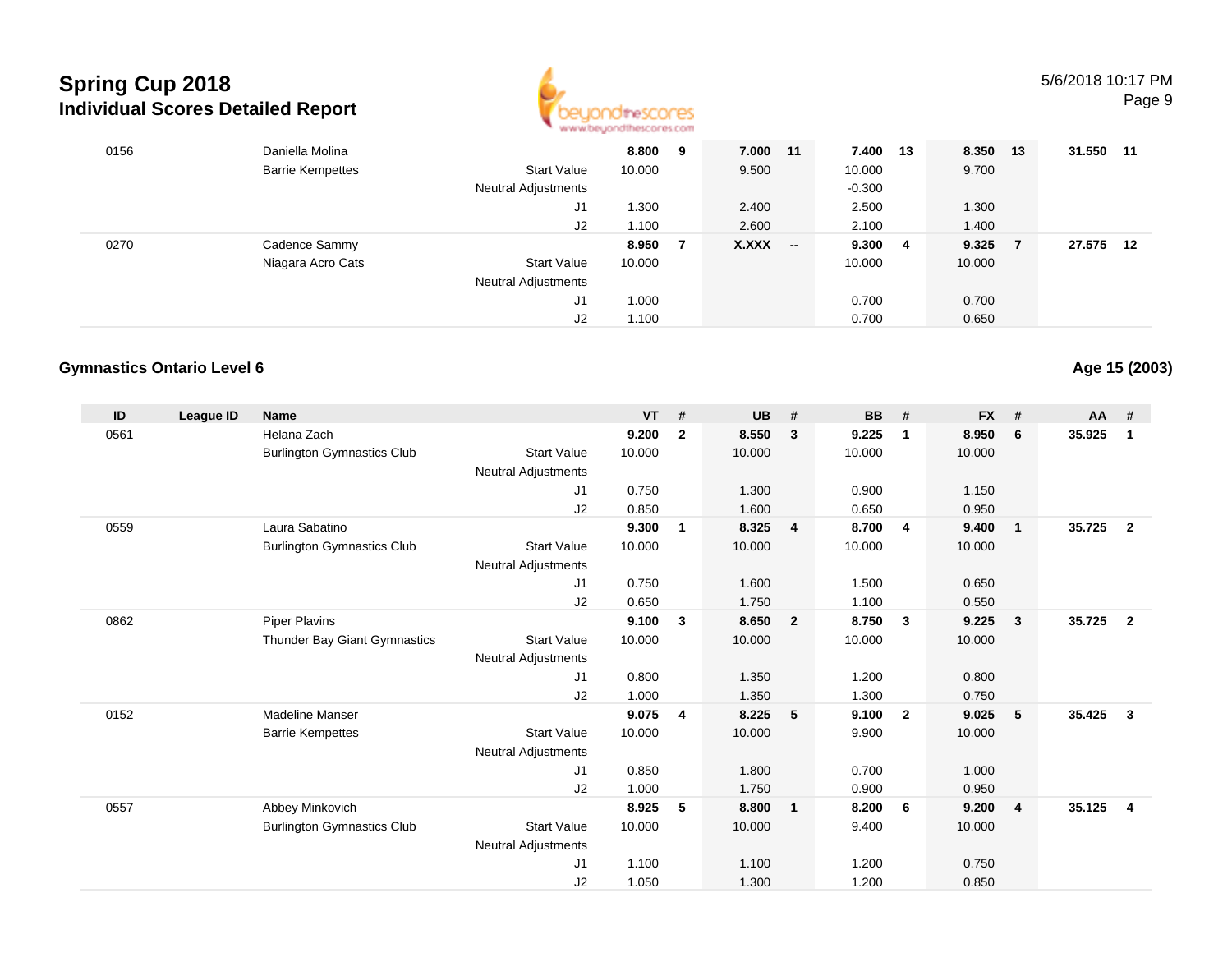

### 5/6/2018 10:17 PM

Page 10

| 0345 | Josee Laurin    |                            | 8.850  | 7.675<br>6 | 8.350    | 9.250  | 34.125 |
|------|-----------------|----------------------------|--------|------------|----------|--------|--------|
|      | Sudbury Laurels | <b>Start Value</b>         | 10.000 | 10.000     | 10.000   | 10.000 |        |
|      |                 | <b>Neutral Adjustments</b> |        |            | $-0.100$ |        |        |
|      |                 | J1                         | .100   | 2.300      | .650     | 0.700  |        |
|      |                 | J2                         | .200   | 2.350      | 1.450    | 0.800  |        |

#### **Gymnastics Ontario Level 6**

**Age 13 (2005) A**

| ID   | <b>League ID</b>      | <b>Name</b>                   |                                                  | <b>VT</b>    | #            | <b>UB</b>    | #                        | <b>BB</b> | #                        | <b>FX</b>    | #                        | <b>AA</b> | #                        |
|------|-----------------------|-------------------------------|--------------------------------------------------|--------------|--------------|--------------|--------------------------|-----------|--------------------------|--------------|--------------------------|-----------|--------------------------|
| 0271 |                       | Kara Spurrell                 |                                                  | <b>X.XXX</b> | --           | <b>X.XXX</b> | $\overline{\phantom{a}}$ | X.XXX     | $\overline{\phantom{a}}$ | <b>X.XXX</b> | $\overline{\phantom{a}}$ | 0.000     | $\overline{\phantom{a}}$ |
| 0085 |                       | Jayla Sylvan                  |                                                  | 9.300        | $\mathbf{3}$ | 9.450        | $\mathbf{1}$             | 9.600     | 3                        | 9.675        | $\mathbf{1}$             | 38.025    | $\mathbf{1}$             |
|      |                       | Gemini Gymnastics             | <b>Start Value</b>                               | 10.000       |              | 10.000       |                          | 10.000    |                          | 10.000       |                          |           |                          |
|      |                       |                               | <b>Neutral Adjustments</b>                       |              |              |              |                          |           |                          |              |                          |           |                          |
|      |                       |                               | J <sub>1</sub>                                   | 0.700        |              | 0.600        |                          | 0.400     |                          | 0.250        |                          |           |                          |
|      |                       |                               | J2                                               | 0.700        |              | 0.500        |                          | 0.400     |                          | 0.400        |                          |           |                          |
| 0439 | Gymnastics<br>Ontario | <b>Carlie Evans</b>           |                                                  | 9.600        | $\mathbf{1}$ | 8.975        | 5                        | 9.225     | 5                        | 9.425        | $\mathbf{3}$             | 37.225    | $\overline{2}$           |
|      |                       | Aspire Gymnastics             | <b>Start Value</b>                               | 10.000       |              | 10.000       |                          | 10.000    |                          | 10.000       |                          |           |                          |
|      |                       |                               | <b>Neutral Adjustments</b>                       |              |              |              |                          |           |                          |              |                          |           |                          |
|      |                       |                               | J1                                               | 0.350        |              | 1.200        |                          | 0.800     |                          | 0.650        |                          |           |                          |
|      |                       |                               | J2                                               | 0.450        |              | 0.850        |                          | 0.750     |                          | 0.500        |                          |           |                          |
| 0856 |                       | Maiah Fonso                   |                                                  | 9.175        | 4            | 8.775        | 6                        | 9.775     | $\overline{\mathbf{1}}$  | 9.475        | $\overline{2}$           | 37.200    | $\mathbf{3}$             |
|      |                       | Thunder Bay Giant Gymnastics  | <b>Start Value</b>                               | 10.000       |              | 10.000       |                          | 10.000    |                          | 10.000       |                          |           |                          |
|      |                       |                               | <b>Neutral Adjustments</b>                       |              |              |              |                          |           |                          |              |                          |           |                          |
|      |                       |                               | J1                                               | 0.850        |              | 1.250        |                          | 0.200     |                          | 0.600        |                          |           |                          |
|      |                       |                               | J2                                               | 0.800        |              | 1.200        |                          | 0.250     |                          | 0.450        |                          |           |                          |
| 0440 | Gymnastics<br>Ontario | Jillian Ostaszewicz           |                                                  | 8.750        | 9            | 9.325        | $\overline{\mathbf{3}}$  | 9.700     | $\overline{\mathbf{2}}$  | 9.000        | $\overline{7}$           | 36.775    | $\overline{\mathbf{4}}$  |
|      |                       | <b>Aspire Gymnastics</b>      | <b>Start Value</b><br><b>Neutral Adjustments</b> | 10.000       |              | 10.000       |                          | 10.000    |                          | 10.000       |                          |           |                          |
|      |                       |                               | J <sub>1</sub>                                   | 1.100        |              | 0.650        |                          | 0.400     |                          | 1.000        |                          |           |                          |
|      |                       |                               | J2                                               | 1.400        |              | 0.700        |                          | 0.200     |                          | 1.000        |                          |           |                          |
| 0365 |                       | Noy Schofield                 |                                                  | 8.925        | 5            | 9.400        | $\overline{2}$           | 9.125     | 6                        | 8.850        | 8                        | 36.300    | 5                        |
|      |                       | <b>High Flyers Gymnastics</b> | <b>Start Value</b>                               | 10.000       |              | 10.000       |                          | 10.000    |                          | 10.000       |                          |           |                          |
|      |                       |                               | <b>Neutral Adjustments</b>                       |              |              |              |                          |           |                          |              |                          |           |                          |
|      |                       |                               | J1                                               | 1.050        |              | 0.500        |                          | 0.900     |                          | 1.100        |                          |           |                          |
|      |                       |                               | J2                                               | 1.100        |              | 0.700        |                          | 0.850     |                          | 1.200        |                          |           |                          |
| 0325 |                       | Abigail Dumontelle            |                                                  | 9.375        | $\mathbf{2}$ | 8.125        | 9                        | 8.875     | $\overline{7}$           | 9.375        | $\overline{4}$           | 35.750    | 6                        |
|      |                       | <b>Sudbury Laurels</b>        | <b>Start Value</b>                               | 10.000       |              | 9.500        |                          | 10.000    |                          | 10.000       |                          |           |                          |
|      |                       |                               | <b>Neutral Adjustments</b>                       |              |              |              |                          |           |                          |              |                          |           |                          |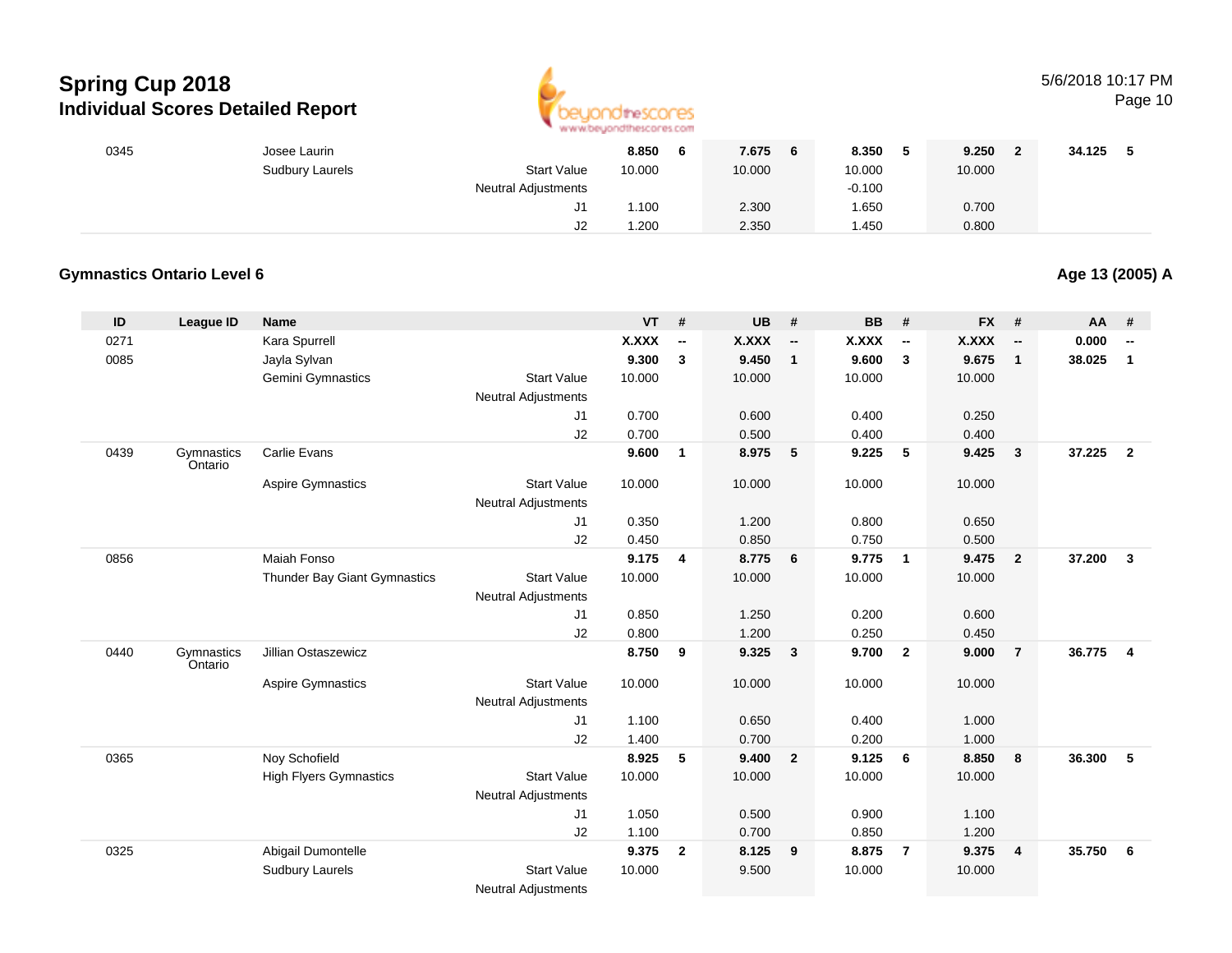

J1 0.650 1.300 1.050 0.700 J2 0.600 1.450 1.200 0.550 0273 Azalea Pontes **8.850 <sup>6</sup> 8.725 <sup>7</sup> 9.325 <sup>4</sup> 8.300 <sup>10</sup> 35.200 <sup>7</sup>** Bermuda Gymnastics Associationn Start Value 10.000 10.000 10.000 10.000 10.000 Neutral Adjustments J1 1.100 1.250 0.600 1.850 J2 1.200 1.300 0.750 1.550 0174 Alyssa Sullivan **8.775 <sup>8</sup> 8.575 <sup>8</sup> 8.600 <sup>8</sup> 9.150 <sup>6</sup> 35.100 <sup>8</sup>** Thunder Bay GymnasticsAssociationStart Valuee 10.000 10.000 10.000 10.000 Neutral Adjustments J1 1.250 1.250 1.450 0.900 J2 1.200 1.600 1.350 0.800 0598 Aliya Smith **8.550 <sup>10</sup> 9.025 <sup>4</sup> 7.850 <sup>9</sup> 9.300 <sup>5</sup> 34.725 <sup>9</sup>** Cambridge Kips Start Valuee 10.000 10.000 10.000 10.000 Neutral Adjustments J1 1.500 0.850 2.200 0.650 J2 1.400 1.100 2.100 0.750 0173 Rhea Scollie **8.800 <sup>7</sup> 8.025 <sup>10</sup> 8.875 <sup>7</sup> 8.750 <sup>9</sup> 34.450 <sup>10</sup>** Thunder Bay GymnasticsAssociationStart Valuee 10.000 10.000 10.000 10.000 Neutral Adjustments J1 1.250 1.750 1.100 1.250 J21.150 2.200 1.150 1.250

#### **Gymnastics Ontario Level 6**

**Age 13 (2005) B**

| ID   | League ID             | Name                              |                            | <b>VT</b> | #            | $UB$ #  | <b>BB</b> | #                       | $FX$ # |                            | <b>AA</b> | #                       |
|------|-----------------------|-----------------------------------|----------------------------|-----------|--------------|---------|-----------|-------------------------|--------|----------------------------|-----------|-------------------------|
| 0555 |                       | Leyton Lucier                     |                            | 9.100     | $\mathbf{2}$ | 8.675 4 | 9.400     | $\overline{\mathbf{2}}$ | 9.475  | $\overline{\phantom{0}}$ 2 | 36.650    |                         |
|      |                       | <b>Burlington Gymnastics Club</b> | <b>Start Value</b>         | 10.000    |              | 10.000  | 10.000    |                         | 10.000 |                            |           |                         |
|      |                       |                                   | <b>Neutral Adjustments</b> |           |              |         |           |                         |        |                            |           |                         |
|      |                       |                                   | J1                         | 0.800     |              | 1.150   | 0.550     |                         | 0.550  |                            |           |                         |
|      |                       |                                   | J2                         | 1.000     |              | 1.500   | 0.650     |                         | 0.500  |                            |           |                         |
| 0442 | Gymnastics<br>Ontario | Ava Mielko                        |                            | 8.700     | 5            | 9.200   | 9.400     | $\overline{\mathbf{2}}$ | 9.325  | - 5                        | 36.625    | $\overline{\mathbf{2}}$ |
|      |                       | <b>Aspire Gymnastics</b>          | <b>Start Value</b>         | 10.000    |              | 10.000  | 10.000    |                         | 10.000 |                            |           |                         |
|      |                       |                                   | <b>Neutral Adjustments</b> |           |              |         |           |                         |        |                            |           |                         |
|      |                       |                                   | J <sub>1</sub>             | 1.350     |              | 0.750   | 0.600     |                         | 0.650  |                            |           |                         |
|      |                       |                                   | J2                         | 1.250     |              | 0.850   | 0.600     |                         | 0.700  |                            |           |                         |
| 0269 |                       | Lily Harrold                      |                            | 8.425     | -8           | 8.875 2 | 9.450     |                         | 9.225  | - 6                        | 35.975    | - 3                     |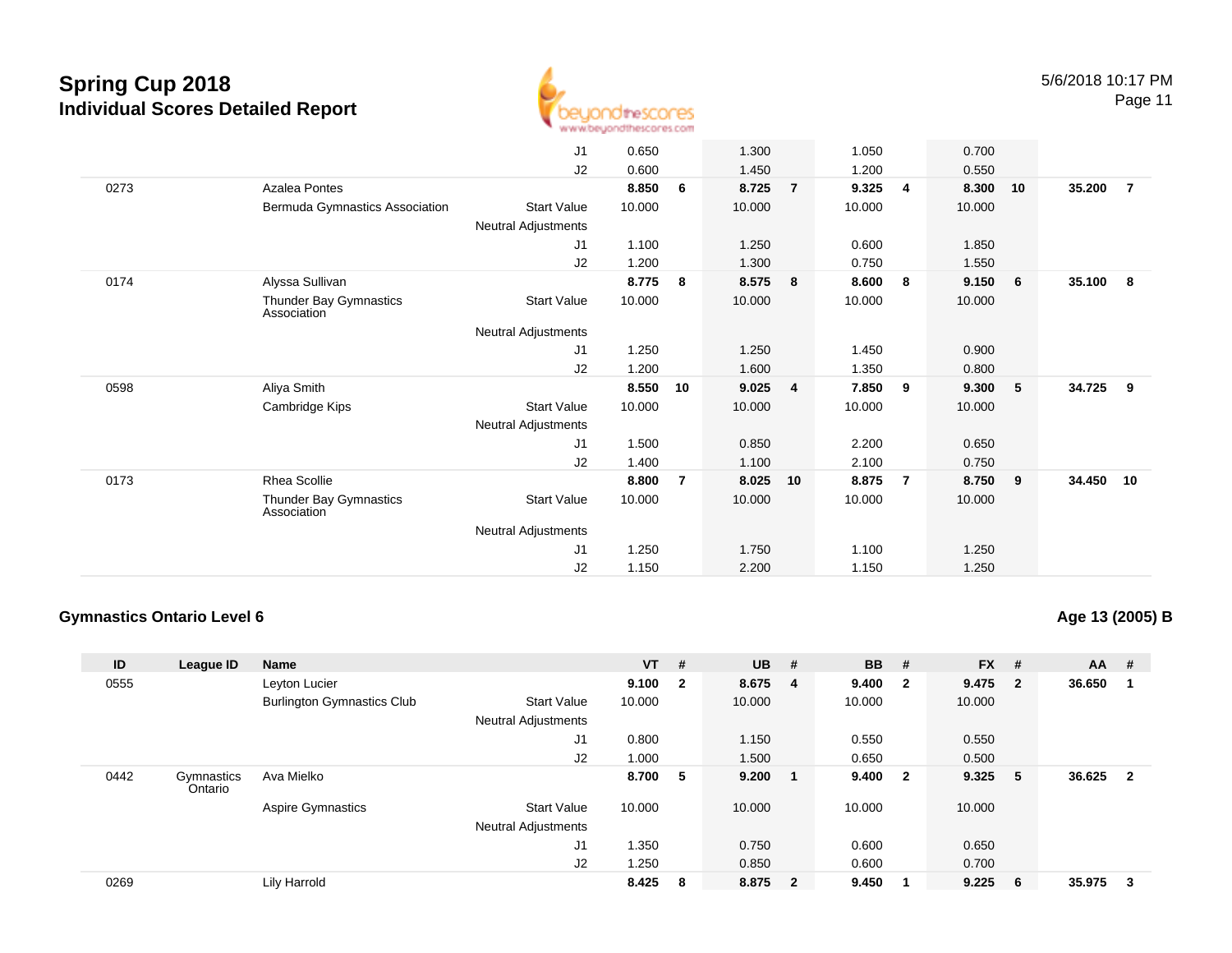

|      | Niagara Acro Cats                 | <b>Start Value</b><br><b>Neutral Adjustments</b> | 10.000 |                | 10.000   |                | 10.000 |                         | 10.000 |                         |        |                |
|------|-----------------------------------|--------------------------------------------------|--------|----------------|----------|----------------|--------|-------------------------|--------|-------------------------|--------|----------------|
|      |                                   | J1                                               | 1.500  |                | 1.050    |                | 0.650  |                         | 0.750  |                         |        |                |
|      |                                   | J2                                               | 1.650  |                | 1.200    |                | 0.450  |                         | 0.800  |                         |        |                |
| 0441 | Reese Vanderkooy                  |                                                  | 8.850  | 4              | 8.400    | $\overline{7}$ | 9.100  | 5                       | 9.525  | $\overline{1}$          | 35.875 | $\overline{4}$ |
|      | Aspire Gymnastics                 | <b>Start Value</b>                               | 10.000 |                | 10.000   |                | 10.000 |                         | 10.000 |                         |        |                |
|      |                                   | <b>Neutral Adjustments</b>                       |        |                |          |                |        |                         |        |                         |        |                |
|      |                                   | J1                                               | 1.250  |                | 1.400    |                | 0.950  |                         | 0.500  |                         |        |                |
|      |                                   | J2                                               | 1.050  |                | 1.800    |                | 0.850  |                         | 0.450  |                         |        |                |
| 0268 | Alazaya Collee                    |                                                  | 9.125  | $\mathbf{1}$   | 8.075    | 9              | 9.200  | $\overline{4}$          | 9.350  | $\overline{4}$          | 35.750 | - 5            |
|      | Niagara Acro Cats                 | <b>Start Value</b>                               | 10.000 |                | 9.500    |                | 10.000 |                         | 10.000 |                         |        |                |
|      |                                   | <b>Neutral Adjustments</b>                       |        |                |          |                |        |                         |        |                         |        |                |
|      |                                   | J1                                               | 0.850  |                | 1.400    |                | 0.850  |                         | 0.700  |                         |        |                |
|      |                                   | J2                                               | 0.900  |                | 1.450    |                | 0.750  |                         | 0.600  |                         |        |                |
| 0554 | Lauren Kuyper                     |                                                  | 8.500  | $\overline{7}$ | 8.425    | $6\phantom{1}$ | 8.875  | 6                       | 9.400  | $\overline{\mathbf{3}}$ | 35.200 | 6              |
|      | <b>Burlington Gymnastics Club</b> | <b>Start Value</b>                               | 10.000 |                | 10.000   |                | 10.000 |                         | 10.000 |                         |        |                |
|      |                                   | Neutral Adjustments                              |        |                |          |                |        |                         |        |                         |        |                |
|      |                                   | J1                                               | 1.600  |                | 1.450    |                | 1.150  |                         | 0.500  |                         |        |                |
|      |                                   | J2                                               | 1.400  |                | 1.700    |                | 1.100  |                         | 0.700  |                         |        |                |
| 0274 | Annabelle Miller                  |                                                  | 8.425  | 8              | 8.600    | 5              | 9.300  | $\overline{\mathbf{3}}$ | 8.775  | 10                      | 35.100 | $\overline{7}$ |
|      | Bermuda Gymnastics Association    | <b>Start Value</b>                               | 10.000 |                | 10.000   |                | 10.000 |                         | 10.000 |                         |        |                |
|      |                                   | <b>Neutral Adjustments</b>                       |        |                |          |                |        |                         |        |                         |        |                |
|      |                                   | J1                                               | 1.600  |                | 1.400    |                | 0.700  |                         | 1.150  |                         |        |                |
|      |                                   | J2                                               | 1.550  |                | 1.400    |                | 0.700  |                         | 1.300  |                         |        |                |
| 0346 | Charlee Faragher                  |                                                  | 9.000  | $\mathbf{3}$   | 8.850    | $\mathbf{3}$   | 8.200  | 10                      | 8.825  | 9                       | 34.875 | 8              |
|      | Sudbury Laurels                   | <b>Start Value</b>                               | 10.000 |                | 10.000   |                | 9.900  |                         | 10.000 |                         |        |                |
|      |                                   | Neutral Adjustments                              |        |                |          |                |        |                         |        |                         |        |                |
|      |                                   | J1                                               | 0.900  |                | 1.000    |                | 1.600  |                         | 1.150  |                         |        |                |
|      |                                   | J2                                               | 1.100  |                | 1.300    |                | 1.800  |                         | 1.200  |                         |        |                |
| 0322 | <b>Charlie Herold</b>             |                                                  | 8.100  | 9              | 8.375    | 8              | 8.800  | $\overline{7}$          | 8.825  | 9                       | 34.100 | 9              |
|      | Sudbury Laurels                   | <b>Start Value</b>                               | 10.000 |                | 10.000   |                | 9.900  |                         | 10.000 |                         |        |                |
|      |                                   | <b>Neutral Adjustments</b>                       |        |                |          |                |        |                         |        |                         |        |                |
|      |                                   | J1                                               | 2.000  |                | 1.550    |                | 1.050  |                         | 1.100  |                         |        |                |
|      |                                   | J2                                               | 1.800  |                | 1.700    |                | 1.150  |                         | 1.250  |                         |        |                |
| 0323 | Jamie-Lynn Wright                 |                                                  | 8.625  | 6              | 5.625 11 |                | 8.625  | 8                       | 8.925  | 8                       | 31.800 | 10             |
|      | <b>Sudbury Laurels</b>            | <b>Start Value</b>                               | 10.000 |                | 8.700    |                | 10.000 |                         | 10.000 |                         |        |                |
|      |                                   | <b>Neutral Adjustments</b>                       |        |                |          |                |        |                         |        |                         |        |                |
|      |                                   | J1                                               | 1.400  |                | 2.850    |                | 1.450  |                         | 1.000  |                         |        |                |
|      |                                   | J2                                               | 1.350  |                | 3.300    |                | 1.300  |                         | 1.150  |                         |        |                |
| 0318 | Amelia Caccin                     |                                                  | 8.100  | 9              | 6.050    | 10             | 8.450  | 9                       | 9.000  | $\overline{7}$          | 31.600 | 11             |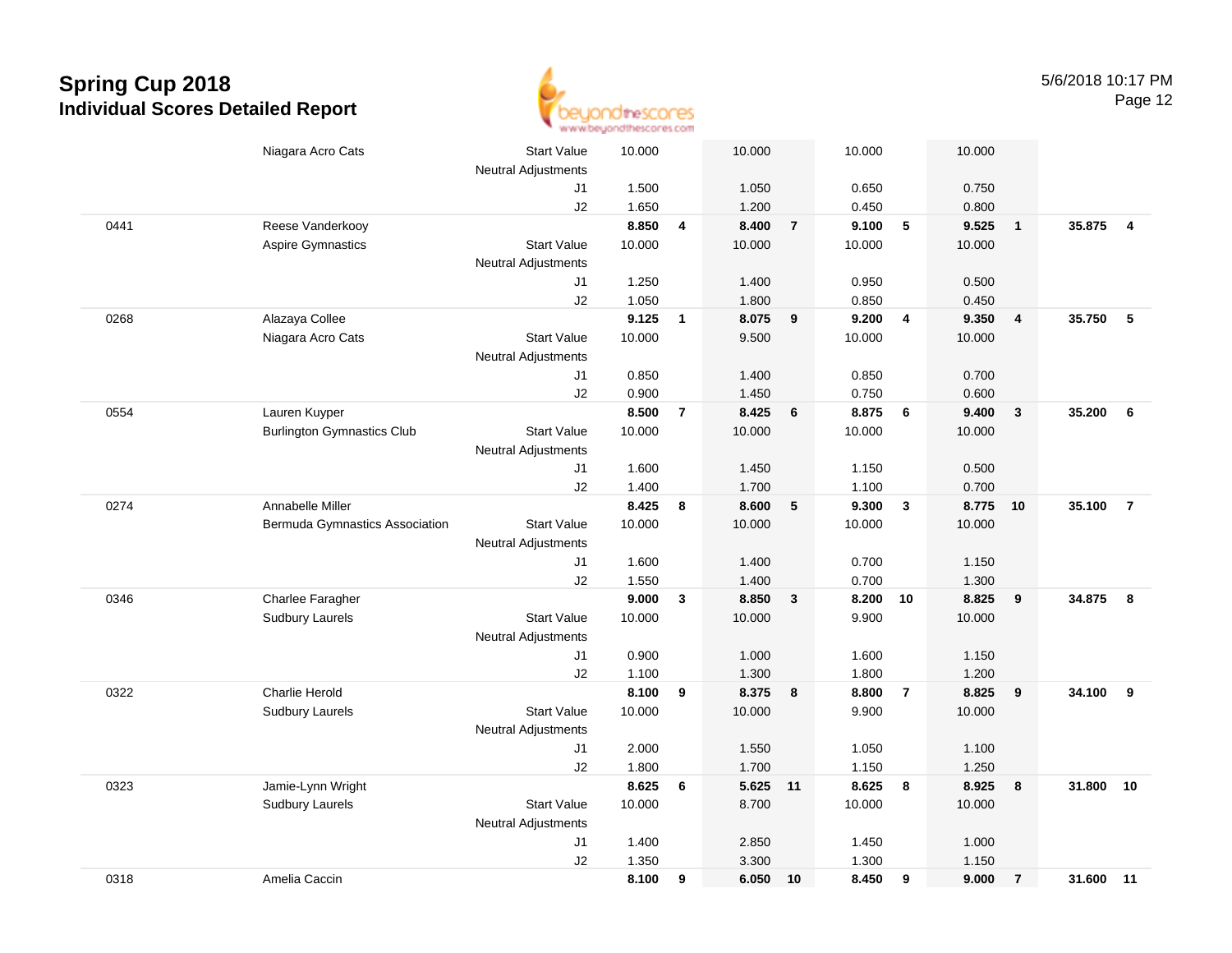

#### 5/6/2018 10:17 PMPage 13

| Sudbury Laurels | <b>Start Value</b>  | 10.000 | 8.700 | 9.900 | 10.000 |
|-----------------|---------------------|--------|-------|-------|--------|
|                 | Neutral Adjustments |        |       |       |        |
|                 | ບ ເ                 | .900   | 2.400 | .600  | 1.000  |
|                 | J2                  | .900   | 2.900 | .300  | 1.000  |

#### **Gymnastics Ontario Level 6**

**Age 10-11 (2008-2007) PAIRS**

| ID   | League ID | <b>Name</b>                            |                            | <b>VT</b> | #                       | <b>UB</b> | #               | <b>BB</b> | #                       | <b>FX</b> | #              | <b>AA</b> | #              |
|------|-----------|----------------------------------------|----------------------------|-----------|-------------------------|-----------|-----------------|-----------|-------------------------|-----------|----------------|-----------|----------------|
| 0940 |           | Abbey Blais Amelia Wild                |                            | 9.400     | $\mathbf{2}$            | 9.300     | $\mathbf{1}$    | 9.575     | $\overline{2}$          | 9.325     | 5              | 37.600    | 1              |
|      |           | London Gym Academy                     | <b>Start Value</b>         | 10.000    |                         | 10.000    |                 | 10.000    |                         | 10.000    |                |           |                |
|      |           |                                        | <b>Neutral Adjustments</b> |           |                         |           |                 |           |                         |           |                |           |                |
|      |           |                                        | J1                         | 0.600     |                         | 0.650     |                 | 0.400     |                         | 0.700     |                |           |                |
|      |           |                                        | J2                         | 0.600     |                         | 0.750     |                 | 0.450     |                         | 0.650     |                |           |                |
| 0885 |           | Natalie Krunic Alex Crichton           |                            | 9.550     | $\mathbf{1}$            | 8.775     | $6\overline{6}$ | 9.350     | $\overline{\mathbf{3}}$ | 9.500     | $\overline{1}$ | 37.175    | $\overline{2}$ |
|      |           | <b>Burlington Gymnastics Club</b>      | <b>Start Value</b>         | 10.000    |                         | 10.000    |                 | 10.000    |                         | 10.000    |                |           |                |
|      |           |                                        | <b>Neutral Adjustments</b> |           |                         |           |                 |           |                         |           |                |           |                |
|      |           |                                        | J1                         | 0.400     |                         | 1.150     |                 | 0.650     |                         | 0.450     |                |           |                |
|      |           |                                        | J2                         | 0.500     |                         | 1.300     |                 | 0.650     |                         | 0.550     |                |           |                |
| 0884 |           | Kendra Nguyen Rosa Mackay              |                            | 9.025     | $\overline{\mathbf{4}}$ | 8.875     | $-5$            | 9.625     | $\overline{1}$          | 9.350     | $\overline{4}$ | 36.875    | $\mathbf{3}$   |
|      |           | <b>Burlington Gymnastics Club</b>      | <b>Start Value</b>         | 10.000    |                         | 10.000    |                 | 10.000    |                         | 10.000    |                |           |                |
|      |           |                                        | <b>Neutral Adjustments</b> |           |                         |           |                 |           |                         |           |                |           |                |
|      |           |                                        | J1                         | 1.050     |                         | 1.200     |                 | 0.400     |                         | 0.700     |                |           |                |
|      |           |                                        | J2                         | 0.900     |                         | 1.050     |                 | 0.350     |                         | 0.600     |                |           |                |
| 0875 |           | Emily Caughlin Avery Larmon            |                            | 8.750     | $\overline{7}$          | 8.925     | $\overline{4}$  | 9.275     | $\overline{4}$          | 9.475     | $\overline{2}$ | 36.425    | 4              |
|      |           | <b>Barrie Kempettes</b>                | <b>Start Value</b>         | 10.000    |                         | 10.000    |                 | 10.000    |                         | 10.000    |                |           |                |
|      |           |                                        | <b>Neutral Adjustments</b> |           |                         |           |                 |           |                         |           |                |           |                |
|      |           |                                        | J1                         | 1.200     |                         | 1.000     |                 | 0.750     |                         | 0.500     |                |           |                |
|      |           |                                        | J2                         | 1.300     |                         | 1.150     |                 | 0.700     |                         | 0.550     |                |           |                |
| 0943 |           | Sasha Salwonchuk Georgia<br>Portsmouth |                            | 8.950     | 5                       | 9.225     | $\overline{2}$  | 8.650     | $\overline{\mathbf{8}}$ | 9.200     | 6              | 36.025    | 5              |
|      |           | <b>Pickering Athletic Centre</b>       | <b>Start Value</b>         | 10.000    |                         | 10.000    |                 | 9.900     |                         | 10.000    |                |           |                |
|      |           |                                        | <b>Neutral Adjustments</b> |           |                         |           |                 |           |                         |           |                |           |                |
|      |           |                                        | J1                         | 1.100     |                         | 0.800     |                 | 1.200     |                         | 0.700     |                |           |                |
|      |           |                                        | J2                         | 1.000     |                         | 0.750     |                 | 1.300     |                         | 0.900     |                |           |                |
| 0965 |           | Ella Gasparotto Grace Porter           |                            | 9.225     | $\mathbf{3}$            | 8.225     | 8               | 9.050     | 5                       | 9.425     | $\mathbf{3}$   | 35.925    | 6              |
|      |           | Thunder Bay Giant Gymnastics           | <b>Start Value</b>         | 10.000    |                         | 10.000    |                 | 10.000    |                         | 10.000    |                |           |                |
|      |           |                                        | <b>Neutral Adjustments</b> |           |                         |           |                 |           |                         |           |                |           |                |
|      |           |                                        | J1                         | 0.850     |                         | 1.750     |                 | 0.900     |                         | 0.500     |                |           |                |
|      |           |                                        | J2                         | 0.700     |                         | 1.800     |                 | 1.000     |                         | 0.650     |                |           |                |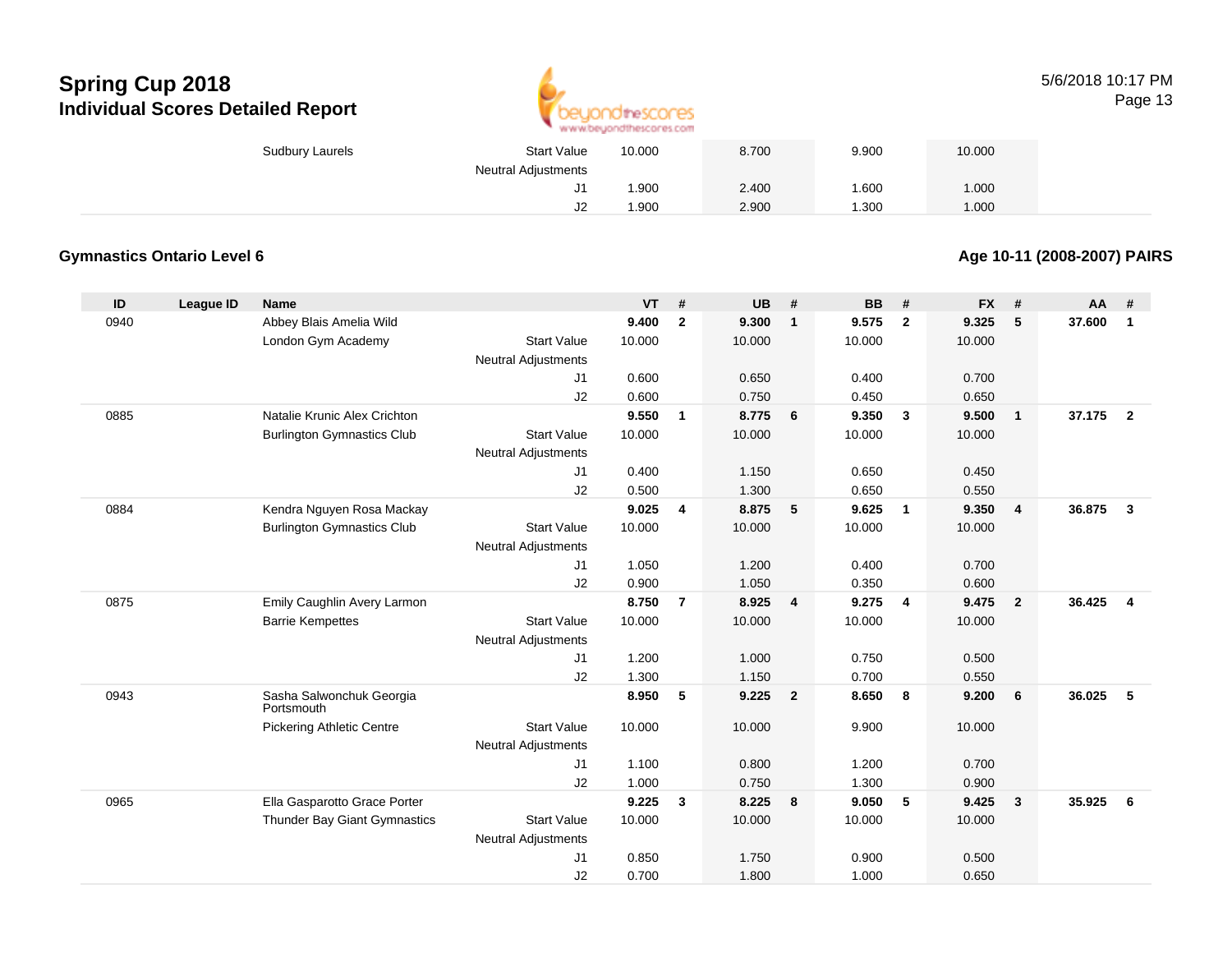

| 0870 | Sarah Smith Ava McKnight             |                     | 8.900  | 6  | 8.950  | 3 | 8.825  |    | 9.150  | - 7 | 35.825 |    |
|------|--------------------------------------|---------------------|--------|----|--------|---|--------|----|--------|-----|--------|----|
|      | Aereo Gymnastics Club                | <b>Start Value</b>  | 10.000 |    | 10.000 |   | 10.000 |    | 10.000 |     |        |    |
|      |                                      | Neutral Adjustments |        |    |        |   |        |    |        |     |        |    |
|      |                                      | J1                  | 1.100  |    | 1.050  |   | 1.250  |    | 0.800  |     |        |    |
|      |                                      | J2                  | 1.100  |    | 1.050  |   | 1.100  |    | 0.900  |     |        |    |
| 0962 | Isabella Chermaz Marlee<br>Lutterman |                     | 8.450  | -8 | 8.475  |   | 8.875  | -6 | 8.950  | - 8 | 34.750 | -8 |
|      | <b>T-Dot Tumblers</b>                | <b>Start Value</b>  | 10.000 |    | 10.000 |   | 10.000 |    | 10.000 |     |        |    |
|      |                                      | Neutral Adjustments |        |    |        |   |        |    |        |     |        |    |
|      |                                      | J1                  | 1.400  |    | 1.550  |   | 1.050  |    | 1.000  |     |        |    |
|      |                                      | J2                  | 1.700  |    | 1.500  |   | 1.200  |    | 1.100  |     |        |    |

#### **Gymnastics Ontario Level 6**

**Age 12-13 (2006-2005) PAIRS**

| ID   | League ID | <b>Name</b>                                    |                            | <b>VT</b> | #              | <b>UB</b> | #                       | <b>BB</b> | #                       | <b>FX</b> | #              | $AA$ # |                |
|------|-----------|------------------------------------------------|----------------------------|-----------|----------------|-----------|-------------------------|-----------|-------------------------|-----------|----------------|--------|----------------|
| 0922 |           | Skylar Sach-Anderson Georgia<br><b>Barrett</b> |                            | 9.275     | $\mathbf 1$    | 9.525     | -1                      | 9.625     | $\mathbf 1$             | 9.225     | 5              | 37.650 | 1              |
|      |           | Gemini Gymnastics                              | <b>Start Value</b>         | 10.000    |                | 10.000    |                         | 10.000    |                         | 10.000    |                |        |                |
|      |           |                                                | Neutral Adjustments        |           |                |           |                         |           |                         |           |                |        |                |
|      |           |                                                | J1                         | 0.750     |                | 0.500     |                         | 0.350     |                         | 0.800     |                |        |                |
|      |           |                                                | J <sub>2</sub>             | 0.700     |                | 0.450     |                         | 0.400     |                         | 0.750     |                |        |                |
| 0983 |           | Sophia Panteva Rebecca Ravas                   |                            | 9.125     | 4              | 9.275     | $\overline{\mathbf{2}}$ | 9.550     | $\overline{\mathbf{2}}$ | 9.500     | $\overline{2}$ | 37.450 | $\overline{2}$ |
|      |           | Vaughan Gymnastics Club                        | <b>Start Value</b>         | 10.000    |                | 10.000    |                         | 10.000    |                         | 10.000    |                |        |                |
|      |           |                                                | Neutral Adjustments        |           |                |           |                         |           |                         |           |                |        |                |
|      |           |                                                | J1                         | 0.900     |                | 0.650     |                         | 0.400     |                         | 0.450     |                |        |                |
|      |           |                                                | J2                         | 0.850     |                | 0.800     |                         | 0.500     |                         | 0.550     |                |        |                |
| 0876 |           | Sydney Cadieux Emily Mosher                    |                            | 8.975     | 5              | 8.775     | $\overline{7}$          | 9.375     | - 6                     | 9.375     | 3              | 36.500 | 3              |
|      |           | <b>Barrie Kempettes</b>                        | <b>Start Value</b>         | 10.000    |                | 10.000    |                         | 10.000    |                         | 10.000    |                |        |                |
|      |           |                                                | <b>Neutral Adjustments</b> |           |                |           |                         |           |                         |           |                |        |                |
|      |           |                                                | J1                         | 0.950     |                | 1.250     |                         | 0.650     |                         | 0.550     |                |        |                |
|      |           |                                                | J2                         | 1.100     |                | 1.200     |                         | 0.600     |                         | 0.700     |                |        |                |
| 0966 |           | Ava Droll Anna Gaudino                         |                            | 9.175     | 3              | 8.575     | 9                       | 9.525     | $\mathbf{3}$            | 9.175     | 6              | 36.450 | 4              |
|      |           | Thunder Bay Giant Gymnastics                   | <b>Start Value</b>         | 10.000    |                | 10.000    |                         | 10.000    |                         | 10.000    |                |        |                |
|      |           |                                                | Neutral Adjustments        |           |                |           |                         |           |                         |           |                |        |                |
|      |           |                                                | J <sub>1</sub>             | 0.750     |                | 1.400     |                         | 0.550     |                         | 0.900     |                |        |                |
|      |           |                                                | J2                         | 0.900     |                | 1.450     |                         | 0.400     |                         | 0.750     |                |        |                |
| 0991 |           | Deanna Chrisoforidis Sasha<br>Nalbandian       |                            | 9.250     | $\overline{2}$ | 9.200     | $\overline{4}$          | 9.300     | $\overline{7}$          | 8.700     | 10             | 36.450 | $\overline{4}$ |
|      |           | <b>East York Gymnastics</b>                    | <b>Start Value</b>         | 10.000    |                | 10.000    |                         | 10.000    |                         | 10.000    |                |        |                |
|      |           |                                                | <b>Neutral Adjustments</b> |           |                |           |                         |           |                         |           |                |        |                |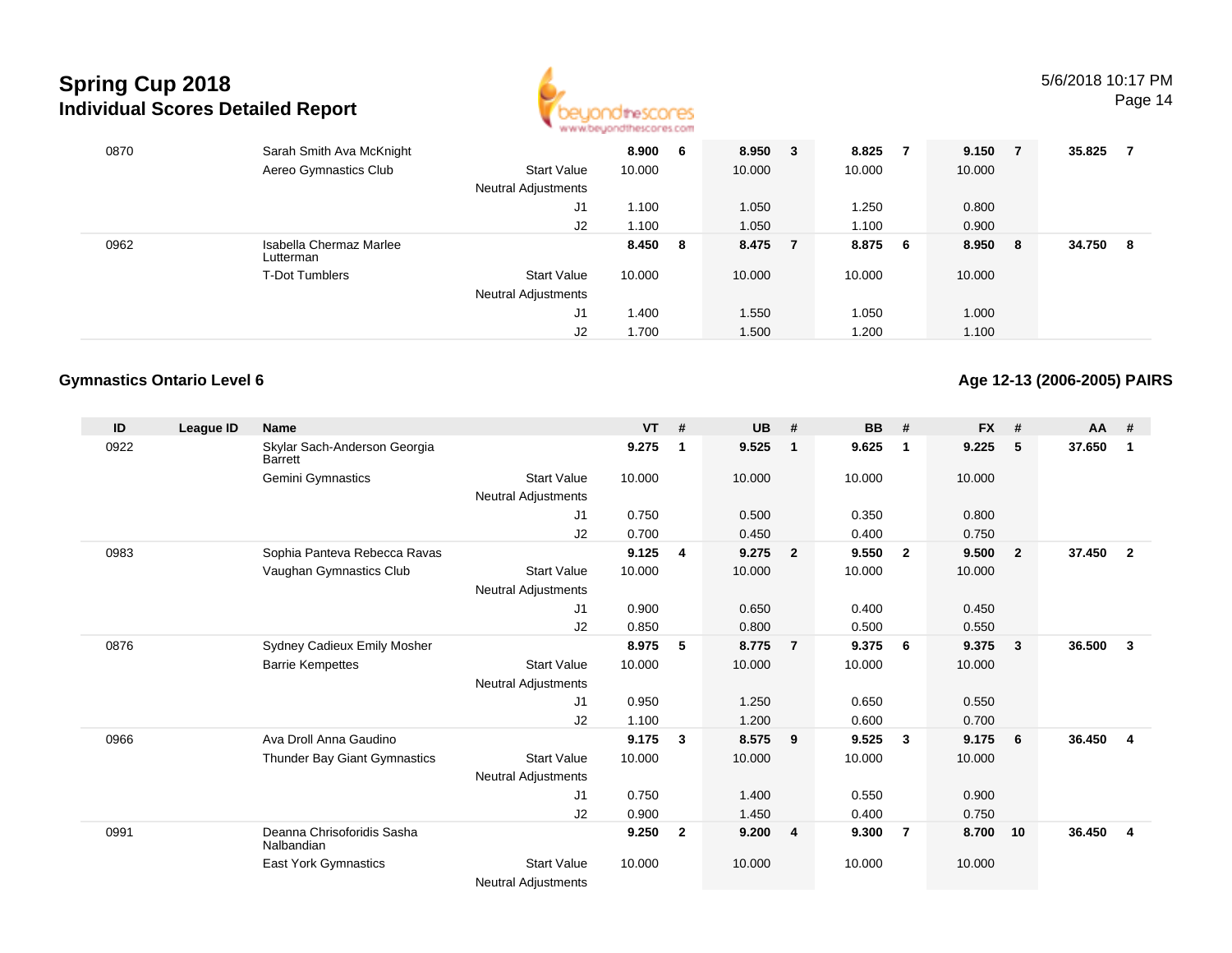

|      |                                       | J <sub>1</sub>             | 0.700  |                | 0.850    |                | 0.700  |                | 1.400  |                 |        |                |
|------|---------------------------------------|----------------------------|--------|----------------|----------|----------------|--------|----------------|--------|-----------------|--------|----------------|
|      |                                       | J2                         | 0.800  |                | 0.750    |                | 0.700  |                | 1.200  |                 |        |                |
| 0880 | Annabelle Miller Bethany Cooze        |                            | 8.675  | 9              | 8.775    | $\overline{7}$ | 9.425  | 5              | 9.550  | $\overline{1}$  | 36.425 | - 5            |
|      | Bermuda Gymnastics Association        | <b>Start Value</b>         | 10.000 |                | 10.000   |                | 10.000 |                | 10.000 |                 |        |                |
|      |                                       | <b>Neutral Adjustments</b> |        |                |          |                |        |                |        |                 |        |                |
|      |                                       | J1                         | 1.350  |                | 1.300    |                | 0.500  |                | 0.500  |                 |        |                |
|      |                                       | J2                         | 1.300  |                | 1.150    |                | 0.650  |                | 0.400  |                 |        |                |
| 0955 | Abby Managhan Marin O'Malley          |                            | 8.850  | $\overline{7}$ | 9.225    | $\mathbf{3}$   | 9.000  | 8              | 9.350  | $\overline{4}$  | 36.425 | - 5            |
|      | <b>Sudbury Laurels</b>                | <b>Start Value</b>         | 10.000 |                | 10.000   |                | 10.000 |                | 10.000 |                 |        |                |
|      |                                       | Neutral Adjustments        |        |                |          |                |        |                |        |                 |        |                |
|      |                                       | J1                         | 1.200  |                | 0.800    |                | 0.900  |                | 0.600  |                 |        |                |
|      |                                       | J2                         | 1.100  |                | 0.750    |                | 1.100  |                | 0.700  |                 |        |                |
| 0896 | Aliya Smith Kaitlyn McQuiggin         |                            | 8.700  | 8              | 8.875    | 5              | 9.450  | $\overline{4}$ | 9.050  | $\overline{9}$  | 36.075 | - 6            |
|      | Cambridge Kips                        | <b>Start Value</b>         | 10.000 |                | 10.000   |                | 10.000 |                | 10.000 |                 |        |                |
|      |                                       | <b>Neutral Adjustments</b> |        |                |          |                |        |                |        |                 |        |                |
|      |                                       | J <sub>1</sub>             | 1.400  |                | 1.100    |                | 0.450  |                | 1.000  |                 |        |                |
|      |                                       | J2                         | 1.200  |                | 1.150    |                | 0.650  |                | 0.900  |                 |        |                |
| 0990 | Naomi Harmer Maya Manel               |                            | 8.875  | 6              | 8.600    | 8              | 9.300  | $\overline{7}$ | 9.150  | $\overline{7}$  | 35.925 | $\overline{7}$ |
|      | East York Gymnastics                  | <b>Start Value</b>         | 10.000 |                | 10.000   |                | 10.000 |                | 10.000 |                 |        |                |
|      |                                       | <b>Neutral Adjustments</b> |        |                |          |                |        |                |        |                 |        |                |
|      |                                       | J1                         | 1.050  |                | 1.500    |                | 0.650  |                | 0.800  |                 |        |                |
|      |                                       | J2                         | 1.200  |                | 1.300    |                | 0.750  |                | 0.900  |                 |        |                |
| 0932 | Ava Tsilibanis Jorja Tallman          |                            | 8.850  | $\overline{7}$ | 8.475 10 |                | 8.975  | 9              | 9.175  | $6\overline{6}$ | 35.475 | 8              |
|      | <b>Gymnastics Energy</b>              | <b>Start Value</b>         | 10.000 |                | 10.000   |                | 10.000 |                | 10.000 |                 |        |                |
|      |                                       | Neutral Adjustments        |        |                |          |                |        |                |        |                 |        |                |
|      |                                       | J1                         | 1.000  |                | 1.550    |                | 0.950  |                | 0.800  |                 |        |                |
|      |                                       | J2                         | 1.300  |                | 1.500    |                | 1.100  |                | 0.850  |                 |        |                |
| 0972 | Alyssa Sullivan Rhea Scollie          |                            | 8.700  | 8              | 8.800    | 6              | 8.675  | 10             | 9.100  | 8               | 35.275 | -9             |
|      | Thunder Bay Gymnastics<br>Association | <b>Start Value</b>         | 10.000 |                | 10.000   |                | 10.000 |                | 10.000 |                 |        |                |
|      |                                       | <b>Neutral Adjustments</b> |        |                |          |                |        |                |        |                 |        |                |
|      |                                       | J1                         | 1.300  |                | 1.050    |                | 1.450  |                | 0.800  |                 |        |                |
|      |                                       | J2                         | 1.300  |                | 1.350    |                | 1.200  |                | 1.000  |                 |        |                |
|      |                                       |                            |        |                |          |                |        |                |        |                 |        |                |

#### **Gymnastics Ontario Level 6**

| ID   | League ID | Name                              | ۷T    |    | UB    |    | <b>BB</b> |       | <b>FX</b>    |     | AA     |    |
|------|-----------|-----------------------------------|-------|----|-------|----|-----------|-------|--------------|-----|--------|----|
| 0877 |           | Daniella Molina Melissa Shahriary | X.XXX | -- | X.XXX | -- | X.XXX     | $- -$ | <b>x.xxx</b> | $-$ | 0.000  | -- |
| 0392 |           | Kelsie Czegeny Briar Forlin       | 9.200 |    | 9.500 |    | 9.325     |       | 9.475        |     | 37.500 |    |

#### **Age 14 (2004) PAIRS**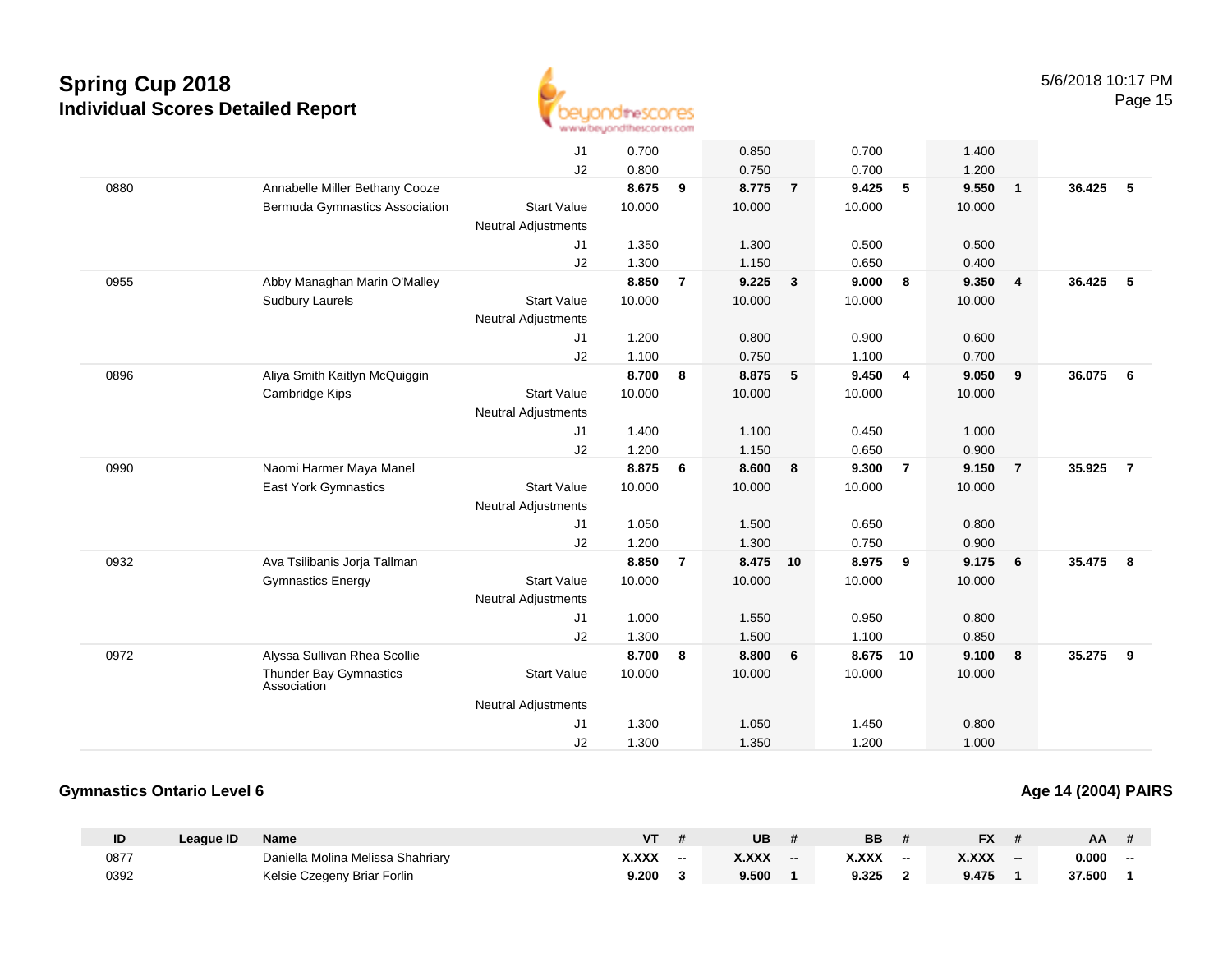

|      | <b>Gymnastics Energy</b>                          | <b>Start Value</b><br><b>Neutral Adjustments</b> | 10.000          |                | 10.000         |                | 10.000          |                         | 10.000 |                         |        |                |
|------|---------------------------------------------------|--------------------------------------------------|-----------------|----------------|----------------|----------------|-----------------|-------------------------|--------|-------------------------|--------|----------------|
|      |                                                   | J1                                               | 0.800           |                | 0.450          |                | 0.550           |                         | 0.500  |                         |        |                |
|      |                                                   | J2                                               | 0.800           |                | 0.550          |                | 0.800           |                         | 0.550  |                         |        |                |
| 0989 | Sydney Lau Charlie Gossack                        |                                                  | 9.225           | $\overline{2}$ | 9.050          | $\mathbf{3}$   | 8.900           | $\overline{4}$          | 9.400  | $\mathbf{3}$            | 36.575 | $\overline{2}$ |
|      | East York Gymnastics                              | <b>Start Value</b>                               | 10.000          |                | 10.000         |                | 10.000          |                         | 10.000 |                         |        |                |
|      |                                                   | <b>Neutral Adjustments</b>                       |                 |                |                |                |                 |                         |        |                         |        |                |
|      |                                                   | J1                                               | 0.850           |                | 0.900          |                | 1.000           |                         | 0.550  |                         |        |                |
|      |                                                   | J2                                               | 0.700           |                | 1.000          |                | 1.200           |                         | 0.650  |                         |        |                |
| 0921 | Sydney Straat Kaleigh Hutchings                   |                                                  | 9.200           | 3              | 8.625          | $\overline{7}$ | 9.575           | $\overline{1}$          | 9.150  | 6                       | 36.550 | $\mathbf{3}$   |
|      | Gemini Gymnastics                                 | <b>Start Value</b>                               | 10.000          |                | 10.000         |                | 10.000          |                         | 10.000 |                         |        |                |
|      |                                                   | <b>Neutral Adjustments</b>                       |                 |                |                |                |                 |                         |        |                         |        |                |
|      |                                                   | J1                                               | 0.700           |                | 1.350          |                | 0.400           |                         | 0.800  |                         |        |                |
|      |                                                   | J2                                               | 0.900           |                | 1.400          |                | 0.450           |                         | 0.900  |                         |        |                |
| 0883 | Grace van der Zouwe Leyton<br>Lucier              |                                                  | 8.925           | 4              | 9.100          | $\overline{2}$ | 9.150           | $\mathbf{3}$            | 9.300  | 5                       | 36.475 | $\overline{4}$ |
|      | <b>Burlington Gymnastics Club</b>                 | <b>Start Value</b>                               | 10.000          |                | 10.000         |                | 10.000          |                         | 10.000 |                         |        |                |
|      |                                                   | <b>Neutral Adjustments</b>                       |                 |                |                |                |                 |                         |        |                         |        |                |
|      |                                                   | J1                                               | 1.150           |                | 0.900          |                | 0.900           |                         | 0.650  |                         |        |                |
|      |                                                   | J2                                               | 1.000           |                | 0.900          |                | 0.800           |                         | 0.750  |                         |        |                |
| 1001 | Abigail Dumontelle Chanelle<br>Lazure             |                                                  | 9.275           | 1              | 8.975          | 5              | 8.550           | 5                       | 9.475  | $\overline{\mathbf{1}}$ | 36.275 | - 5            |
|      | <b>Sudbury Laurels</b>                            | <b>Start Value</b>                               | 10.000          |                | 10.000         |                | 10.000          |                         | 10.000 |                         |        |                |
|      |                                                   | <b>Neutral Adjustments</b>                       |                 |                |                |                |                 |                         |        |                         |        |                |
|      |                                                   | J1                                               | 0.750           |                | 0.900          |                | 1.400           |                         | 0.500  |                         |        |                |
|      |                                                   | J2                                               | 0.700           |                | 1.150          |                | 1.500           |                         | 0.550  |                         |        |                |
| 1000 | Yasmine Larouche Abbygayle<br><b>Dupuis</b>       |                                                  | 8.850           | 5              | 9.025          | 4              | 8.525           | 6                       | 9.375  | $\overline{4}$          | 35.775 | - 6            |
|      | <b>Sudbury Laurels</b>                            | <b>Start Value</b>                               | 10.000          |                | 10.000         |                | 10.000          |                         | 10.000 |                         |        |                |
|      |                                                   | <b>Neutral Adjustments</b>                       |                 |                |                |                |                 |                         |        |                         |        |                |
|      |                                                   | J1                                               | 1.100           |                | 1.150          |                | 1.400           |                         | 0.600  |                         |        |                |
|      |                                                   | J2                                               | 1.200           |                | 0.800          |                | 1.550           |                         | 0.650  |                         |        |                |
| 0984 | Mia Martinson Erica laboni                        |                                                  | 9.275           | $\overline{1}$ | 8.875          | 6              | 7.875           | $\overline{7}$          | 9.450  | $\overline{\mathbf{2}}$ | 35.475 | $\overline{7}$ |
|      | Vaughan Gymnastics Club                           | <b>Start Value</b>                               | 10.000          |                | 10.000         |                | 9.400           |                         | 10.000 |                         |        |                |
|      |                                                   | <b>Neutral Adjustments</b>                       |                 |                |                |                |                 |                         |        |                         |        |                |
|      |                                                   | J1                                               | 0.800           |                | 1.050          |                | 1.650           |                         | 0.600  |                         |        |                |
|      |                                                   | J2                                               | 0.650           |                | 1.200          |                | 1.400           |                         | 0.500  |                         |        |                |
| 0869 | Sydney Bisci Laura Smith<br>Aereo Gymnastics Club | <b>Start Value</b>                               | 8.825<br>10.000 | 6              | 8.400<br>9.500 | 8              | 8.900<br>10.000 | $\overline{\mathbf{4}}$ | 9.050  | $\overline{7}$          | 35.175 | 8              |
|      |                                                   |                                                  |                 |                |                |                |                 |                         | 10.000 |                         |        |                |
|      |                                                   | <b>Neutral Adjustments</b>                       | 1.200           |                | 1.100          |                | 1.200           |                         | 0.900  |                         |        |                |
|      |                                                   | J1                                               |                 |                |                |                |                 |                         |        |                         |        |                |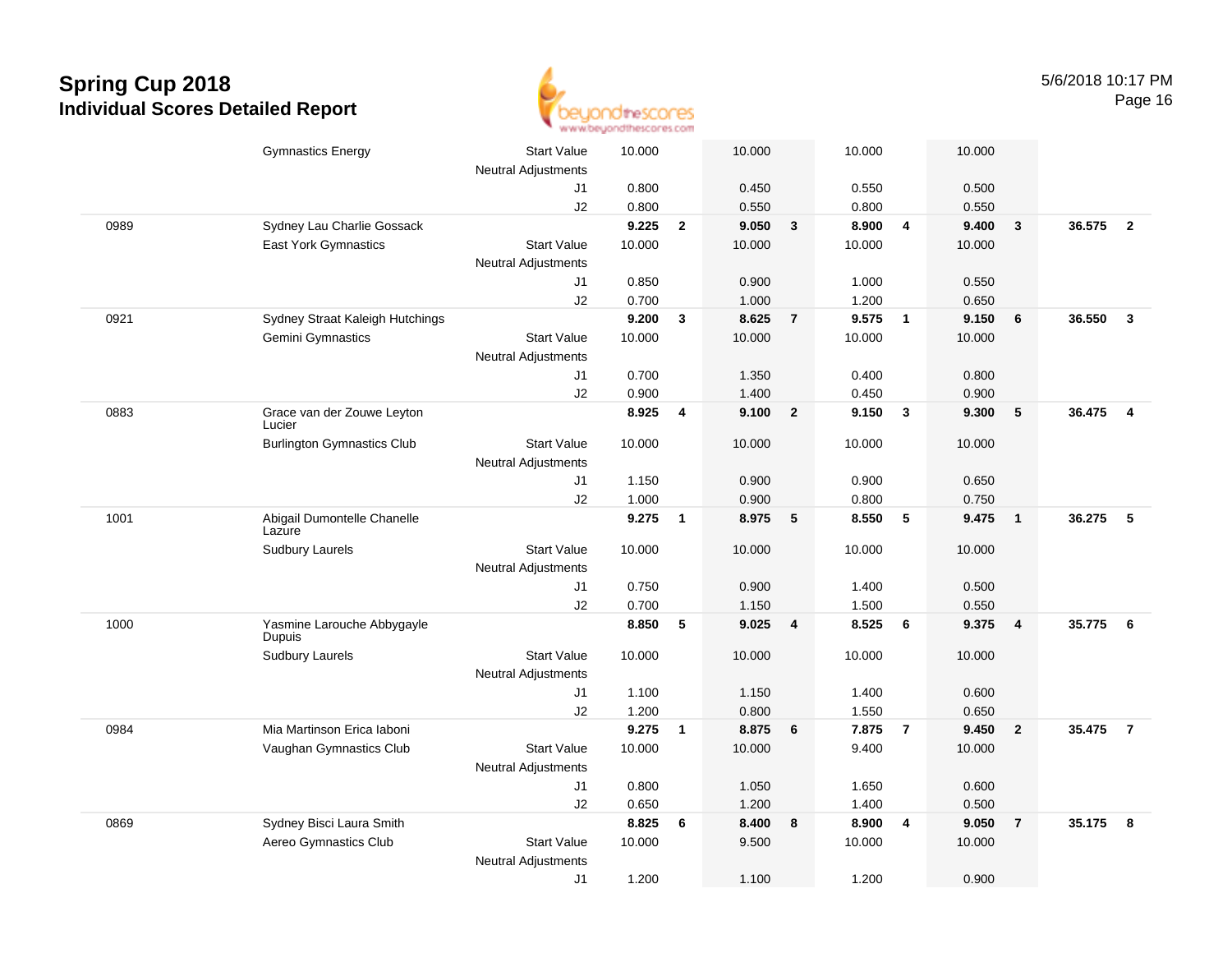

### **Age 15+ (2003+) PAIRS**

#### **Gymnastics Ontario Level 6**

| ID   | <b>League ID</b> | <b>Name</b>                       |                            | <b>VT</b> | #              | <b>UB</b> | #                       | <b>BB</b>       | #              | <b>FX</b> | #              | AA     | #                       |
|------|------------------|-----------------------------------|----------------------------|-----------|----------------|-----------|-------------------------|-----------------|----------------|-----------|----------------|--------|-------------------------|
| 0946 |                  | Jessie McGuire Kendall Bird       |                            | 9.300     | $\mathbf{2}$   | 9.075     | $\overline{4}$          | 9.775           | $\mathbf{1}$   | 9.775     | $\mathbf{1}$   | 37.925 | $\mathbf{1}$            |
|      |                  | <b>Pickering Athletic Centre</b>  | <b>Start Value</b>         | 10.000    |                | 10.000    |                         | 10.000          |                | 10.000    |                |        |                         |
|      |                  |                                   | <b>Neutral Adjustments</b> |           |                |           |                         |                 |                |           |                |        |                         |
|      |                  |                                   | J1                         | 0.800     |                | 0.850     |                         | 0.150           |                | 0.150     |                |        |                         |
|      |                  |                                   | J2                         | 0.600     |                | 1.000     |                         | 0.300           |                | 0.300     |                |        |                         |
| 0945 |                  | Katherine Elder Jade Symes        |                            | 9.100     | 5              | 8.975     | $\sqrt{5}$              | 9.175           | 3              | 9.750     | $\mathbf{2}$   | 37.000 | $\overline{\mathbf{2}}$ |
|      |                  | <b>Pickering Athletic Centre</b>  | <b>Start Value</b>         | 10.000    |                | 10.000    |                         | 10.000          |                | 10.000    |                |        |                         |
|      |                  |                                   | <b>Neutral Adjustments</b> |           |                |           |                         |                 |                |           |                |        |                         |
|      |                  |                                   | J1                         | 0.800     |                | 0.950     |                         | 0.750           |                | 0.200     |                |        |                         |
|      |                  |                                   | J2                         | 1.000     |                | 1.100     |                         | 0.900           |                | 0.300     |                |        |                         |
| 0944 |                  | Veronica Merisca Mya Murphy       |                            | 9.475     | $\mathbf{1}$   | 9.325     | $\overline{1}$          | 8.300           | 8              | 9.425     | 4              | 36.525 | $\mathbf{3}$            |
|      |                  | <b>Pickering Athletic Centre</b>  | <b>Start Value</b>         | 10.000    |                | 10.000    |                         | 10.000          |                | 10.000    |                |        |                         |
|      |                  |                                   | <b>Neutral Adjustments</b> |           |                |           |                         |                 |                |           |                |        |                         |
|      |                  |                                   | J1                         | 0.500     |                | 0.600     |                         | 1.600           |                | 0.500     |                |        |                         |
|      |                  |                                   | J2                         | 0.550     |                | 0.750     |                         | 1.800           |                | 0.650     |                |        |                         |
| 0947 |                  | Rachel Hughes Sophie Fudge        |                            | 8.750     | $\overline{7}$ | 9.200     | $\overline{\mathbf{2}}$ | 8.675           | 6              | 9.600     | 3              | 36.225 | $\overline{4}$          |
|      |                  | <b>Pickering Athletic Centre</b>  | <b>Start Value</b>         | 10.000    |                | 10.000    |                         | 10.000          |                | 10.000    |                |        |                         |
|      |                  |                                   | <b>Neutral Adjustments</b> |           |                |           |                         |                 |                |           |                |        |                         |
|      |                  |                                   | J1                         | 1.200     |                | 0.850     |                         | 1.300           |                | 0.400     |                |        |                         |
|      |                  |                                   | J2                         | 1.300     |                | 0.750     |                         | 1.350           |                | 0.400     |                |        |                         |
| 0882 |                  | Laura Sabatino Abby Minkovich     | <b>Start Value</b>         | 9.175     | $\mathbf{3}$   | 9.125     | $\mathbf{3}$            | 8.575<br>10.000 | $\overline{7}$ | 9.275     | 5              | 36.150 | 5                       |
|      |                  | <b>Burlington Gymnastics Club</b> | <b>Neutral Adjustments</b> | 10.000    |                | 10.000    |                         |                 |                | 10.000    |                |        |                         |
|      |                  |                                   | J1                         | 0.800     |                | 0.850     |                         | 1.500           |                | 0.650     |                |        |                         |
|      |                  |                                   | J2                         | 0.850     |                | 0.900     |                         | 1.350           |                | 0.800     |                |        |                         |
| 1002 |                  | Helena Zach Lauren Kuyper         |                            | 9.125     | $\overline{4}$ | 8.700     | $\overline{7}$          | 9.400           | $\overline{2}$ | 8.850     | $\overline{7}$ | 36.075 | 6                       |
|      |                  | <b>Burlington Gymnastics Club</b> | <b>Start Value</b>         | 10.000    |                | 10.000    |                         | 10.000          |                | 10.000    |                |        |                         |
|      |                  |                                   | <b>Neutral Adjustments</b> |           |                |           |                         |                 |                |           |                |        |                         |
|      |                  |                                   | J1                         | 0.850     |                | 1.350     |                         | 0.600           |                | 1.200     |                |        |                         |
|      |                  |                                   | J2                         | 0.900     |                | 1.250     |                         | 0.600           |                | 1.100     |                |        |                         |
| 0967 |                  | Piper Plavins Maiah Fonso         |                            | 8.800     | 6              | 8.950     | 6                       | 9.100           | $\overline{4}$ | 9.100     | 6              | 35.950 | $\overline{7}$          |
|      |                  | Thunder Bay Giant Gymnastics      | <b>Start Value</b>         | 10.000    |                | 10.000    |                         | 10.000          |                | 10.000    |                |        |                         |
|      |                  |                                   | <b>Neutral Adjustments</b> |           |                |           |                         |                 |                |           |                |        |                         |
|      |                  |                                   | J <sub>1</sub>             | 1.100     |                | 0.900     |                         | 0.800           |                | 0.850     |                |        |                         |